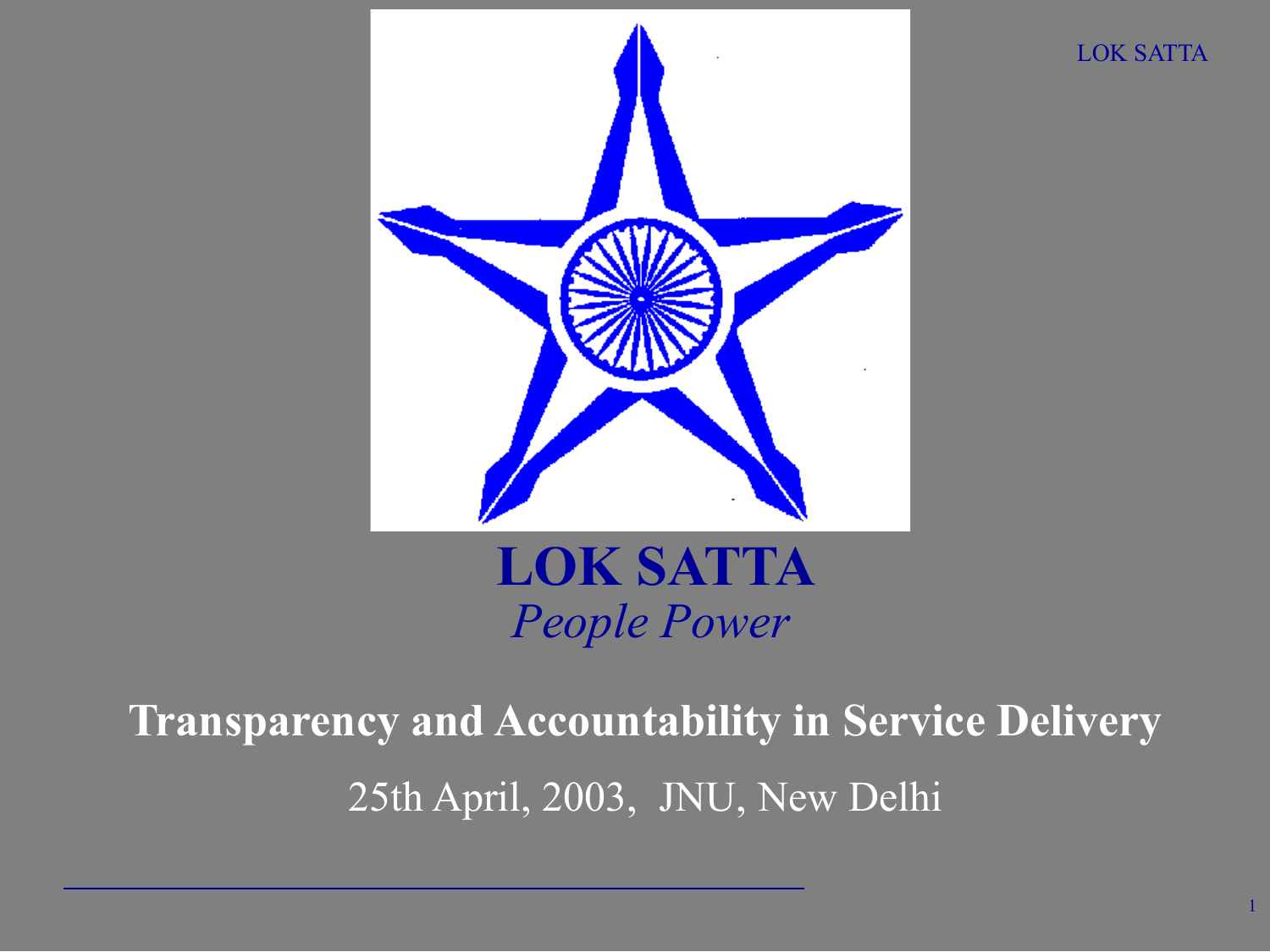#### The real *Swaraj* will come

#### not by the acquisition of authority by a few,

#### but by the acquisition of the capacity by all

#### to resist authority when abused

*Gandhiji*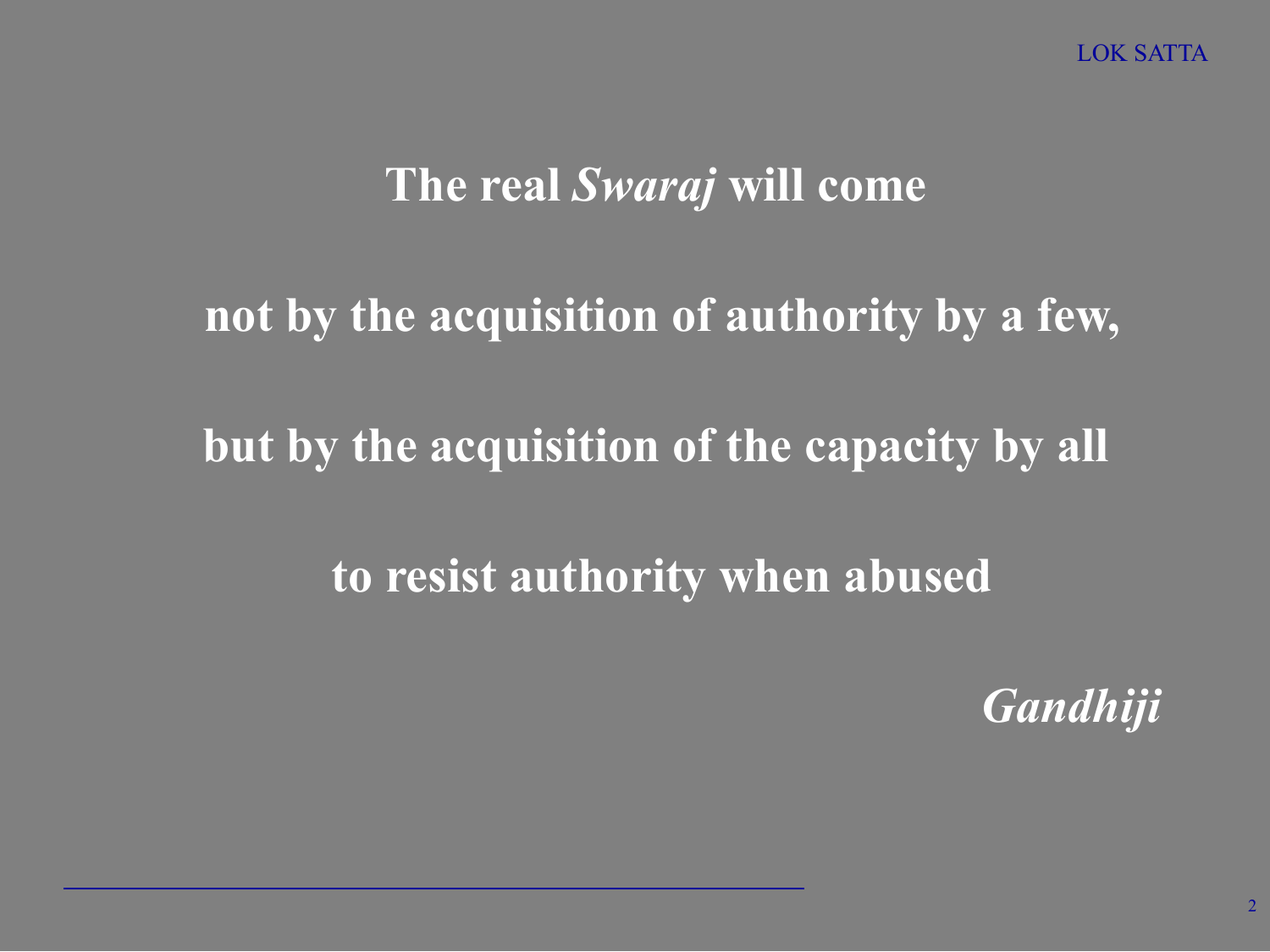#### Can Economic Reforms alone Deliver?

• Smaller and more focused government will help

• But government still has a significant role to play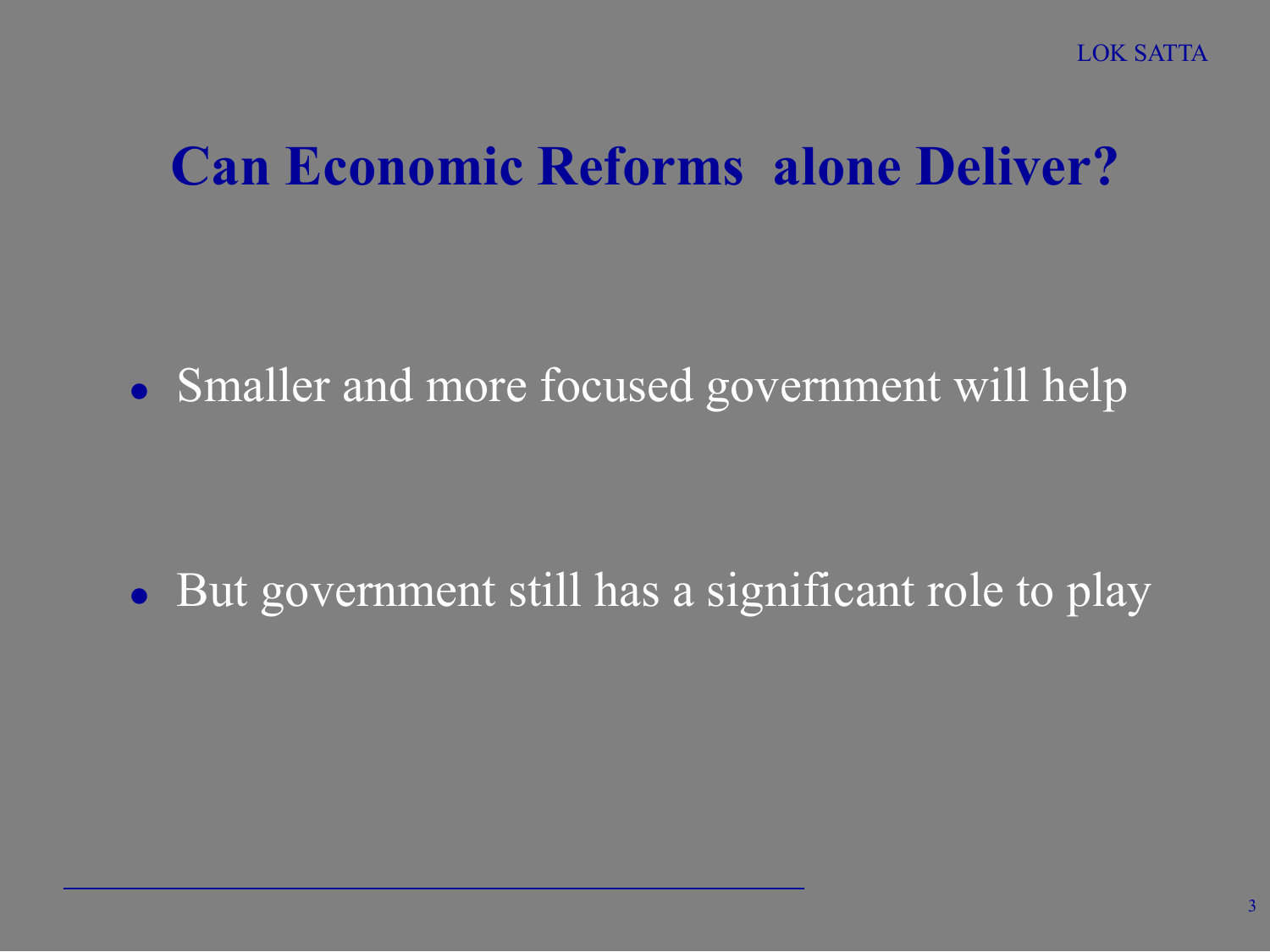### Irreducible Role of Government

- **Public Order**
- Justice
- Rule of Law
- School Education
- **Primary Healthcare**
- Basic Infrastructure
- Natural Resource Development
- Social security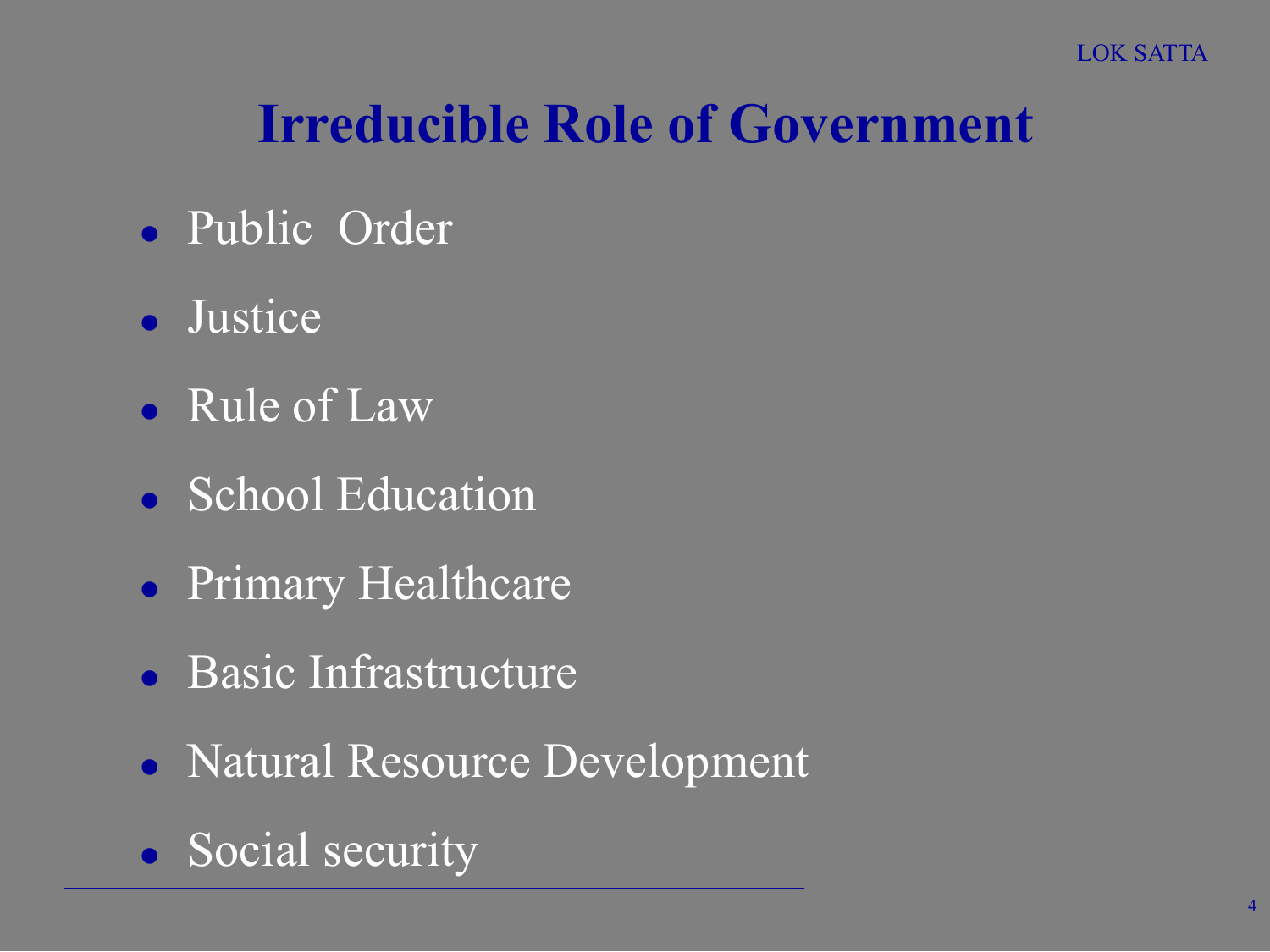#### Why is Governance Vital?

- The Government spends Rs. 1800 crores everyday
- Government employs 70% of the 27 million organized employees
- Fiscal deficit (Union and States) 10% of GDP
- 50 % Union tax revenues interest payment
- Only 5 % of GDP spent on Health, Education and Social Security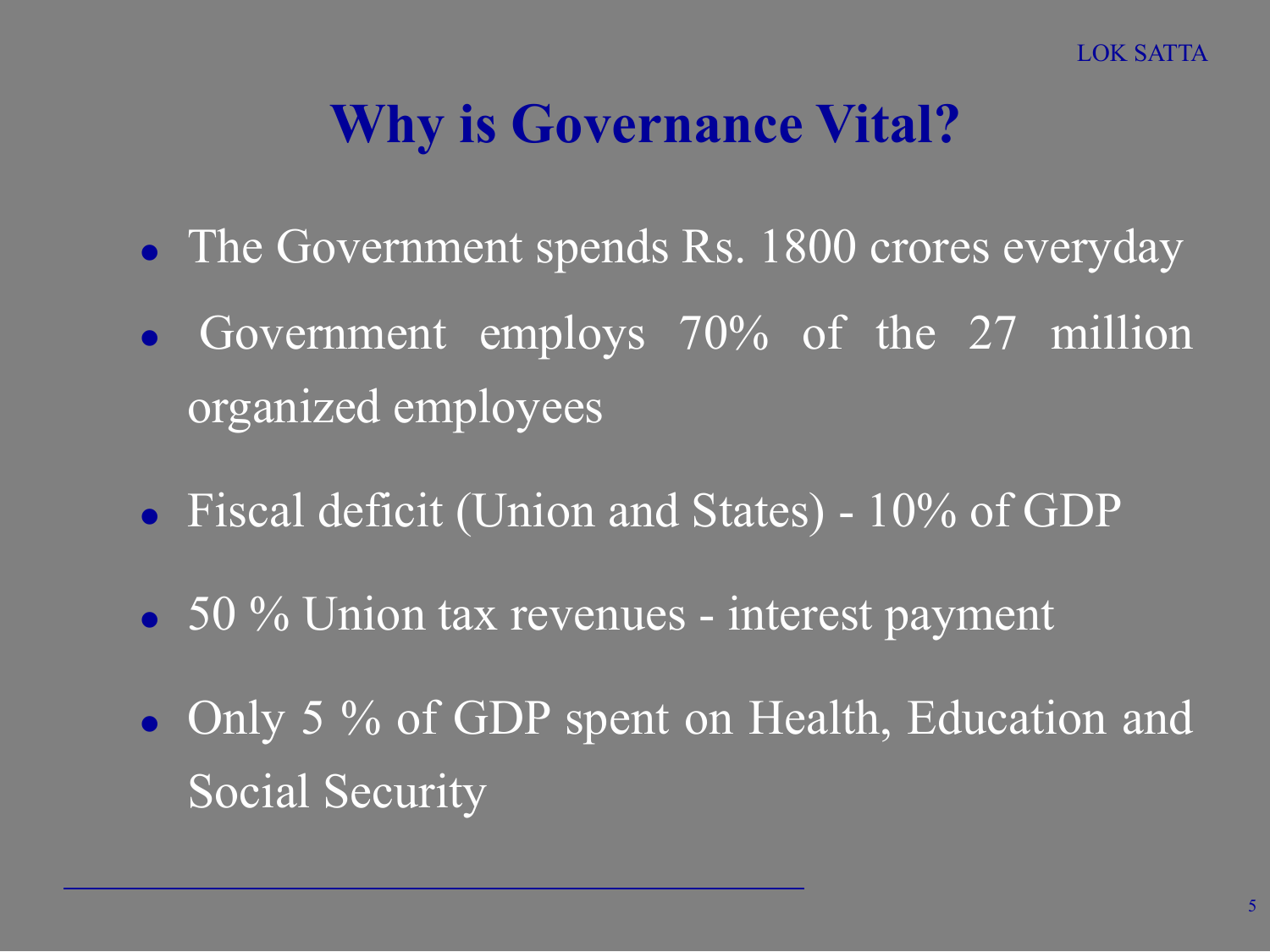### Crisis of Governance

- **Increasing lawlessness**
- Inefficient state apparatus
- Unresponsive bureaucracy
- Ineffective judicial system
- All pervasive corruption
- **Criminalization of politics**
- Money and muscle power in elections
- Political instability
- Erosion of legitimacy of authority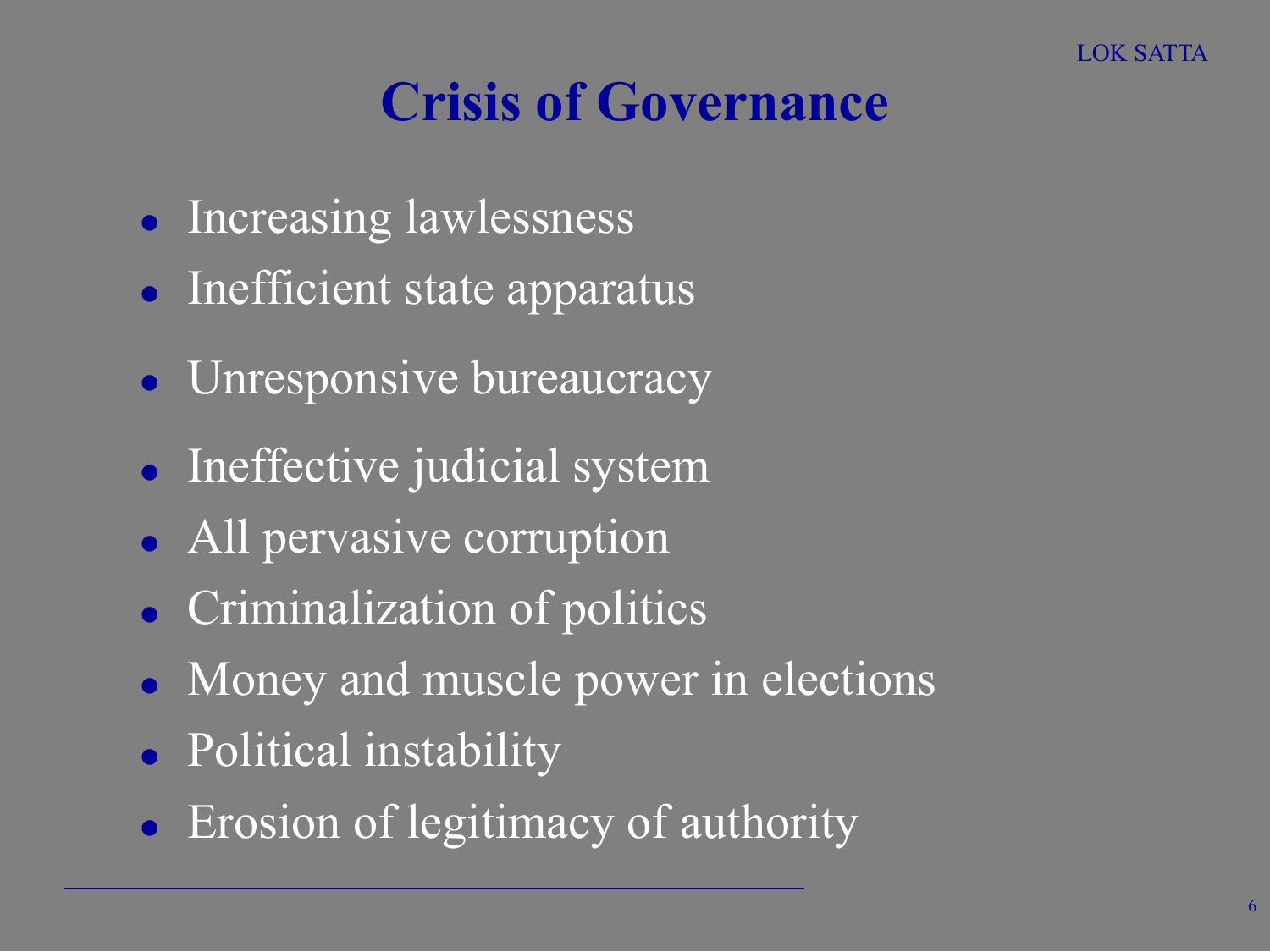#### Failure of Political Process

#### Parties

- Autocratic and unaccountable
- Repel the best
- A problem, not solution
- Choice Tweedledom & Tweedledee

Contd..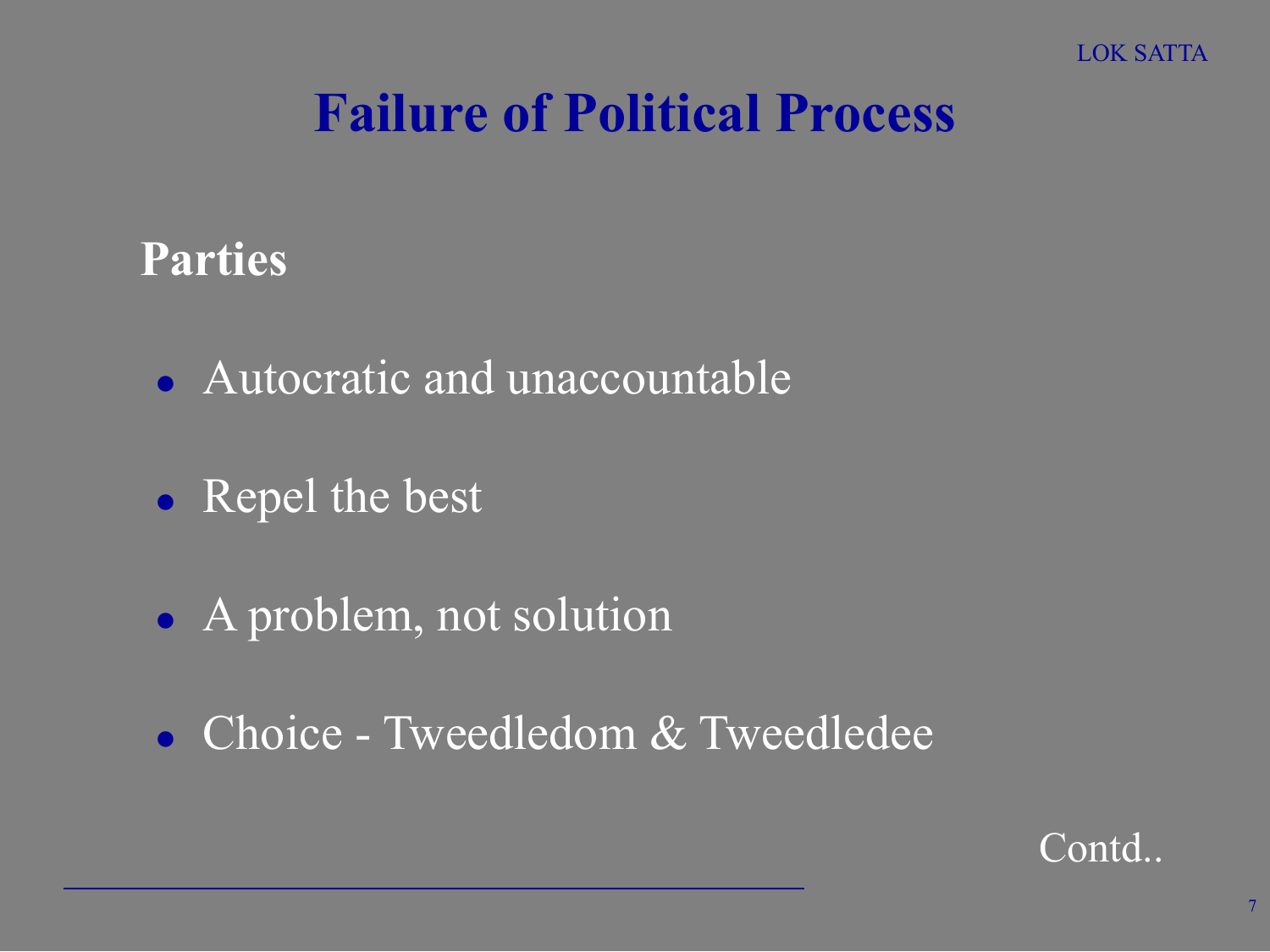### Failure of Political Process

#### Elections

- Change of players
- No change of rules of game
- Criminalization
- Money power
- **·** Flawed process
	- o Electoral rolls (40% errors)
	- o Bogus voting (22%)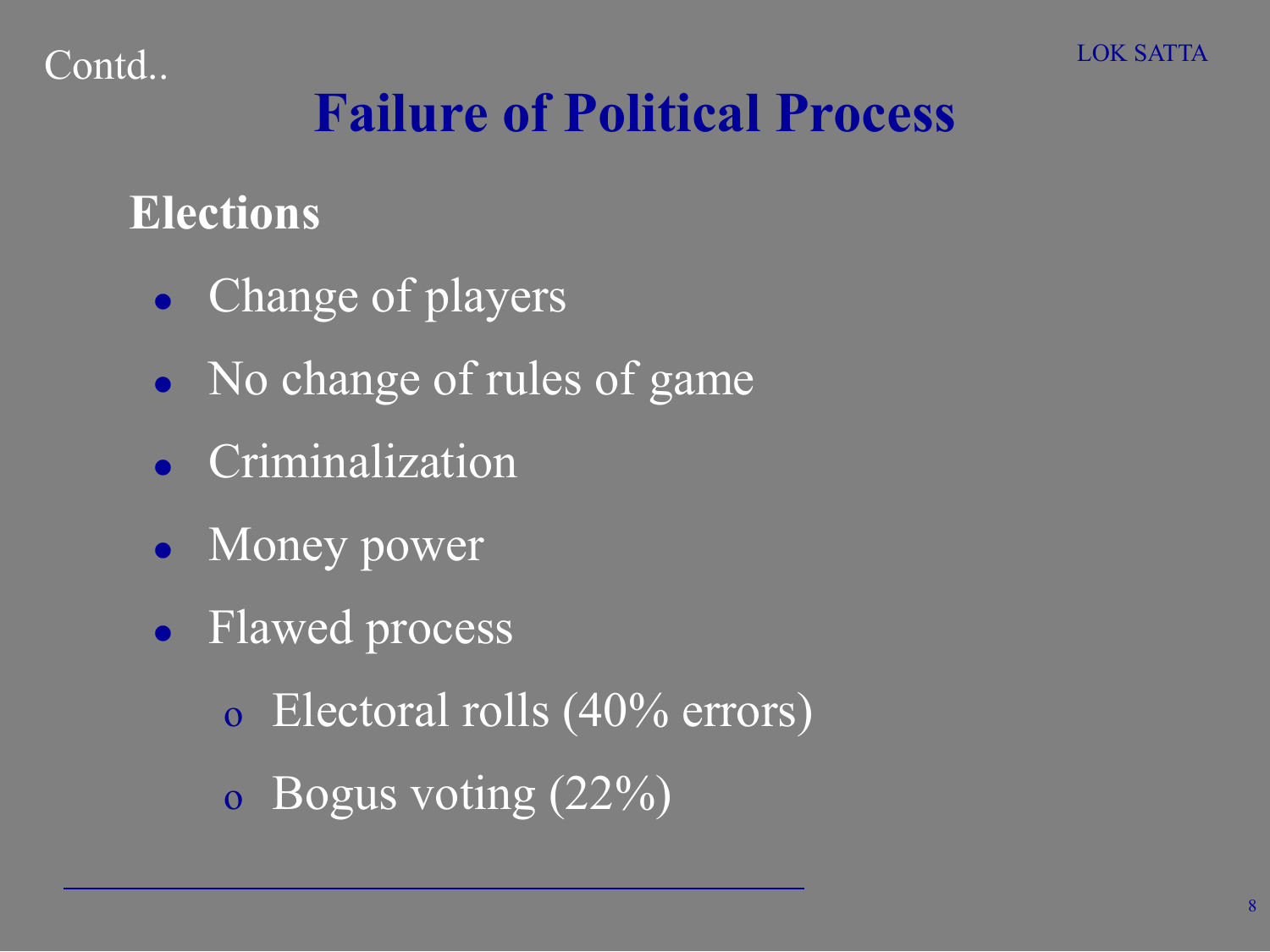### Why is the Citizen Helpless?

#### All powerful bureaucracy:

• 330mn total workers – only 27mn in organized sector – 19mn in government

#### Helpless people:

- Illiteracy
- Centralization
- Colonial legacy
- **Socialist mindset** 
	- o Employee as benefactor
	- o Citizen as recipient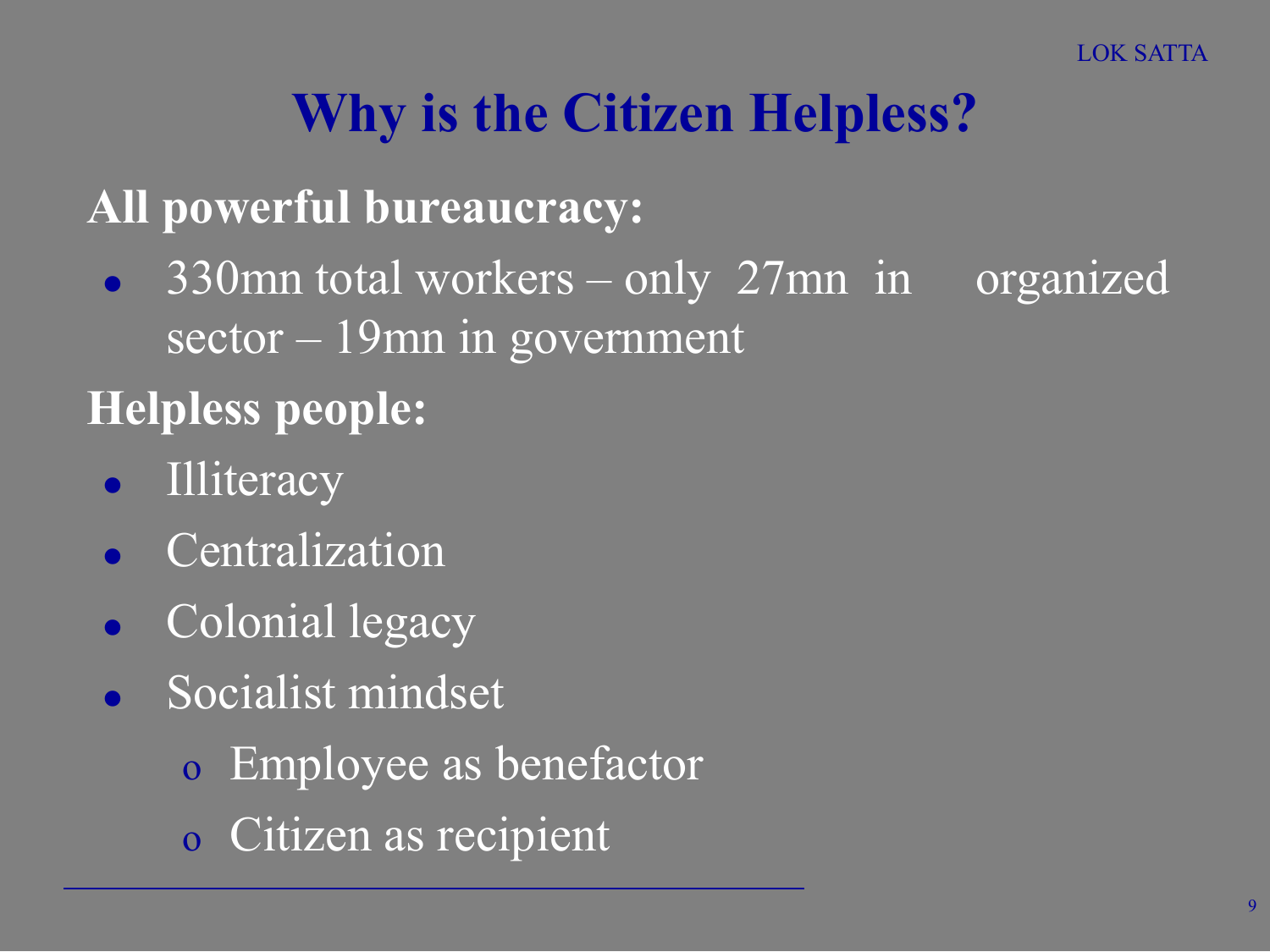### Distortions of Power

Positive power restricted Negative power unchecked

All organs are dysfunctional

Elections only change players No change in the rules of the game

Authority delinked from accountability Alibis for non-performance

Good behaviour not rewarded Bad behaviour not punished

Honesty and political power increasingly incompatible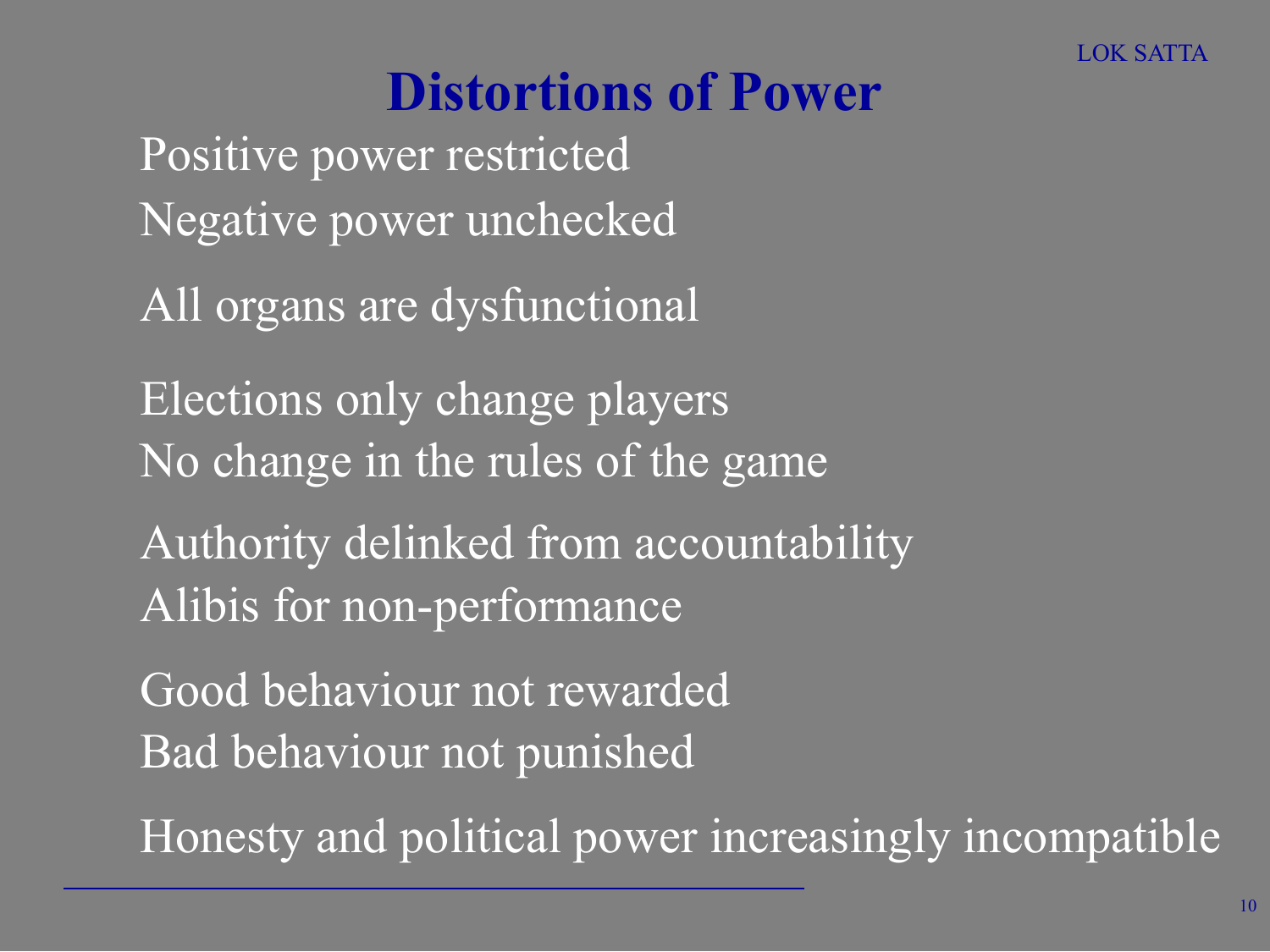### Way Out

- Make honesty compatible with public office
- Citizen centered governance
- Fusion of authority and responsibility
- Assert People's sovereignty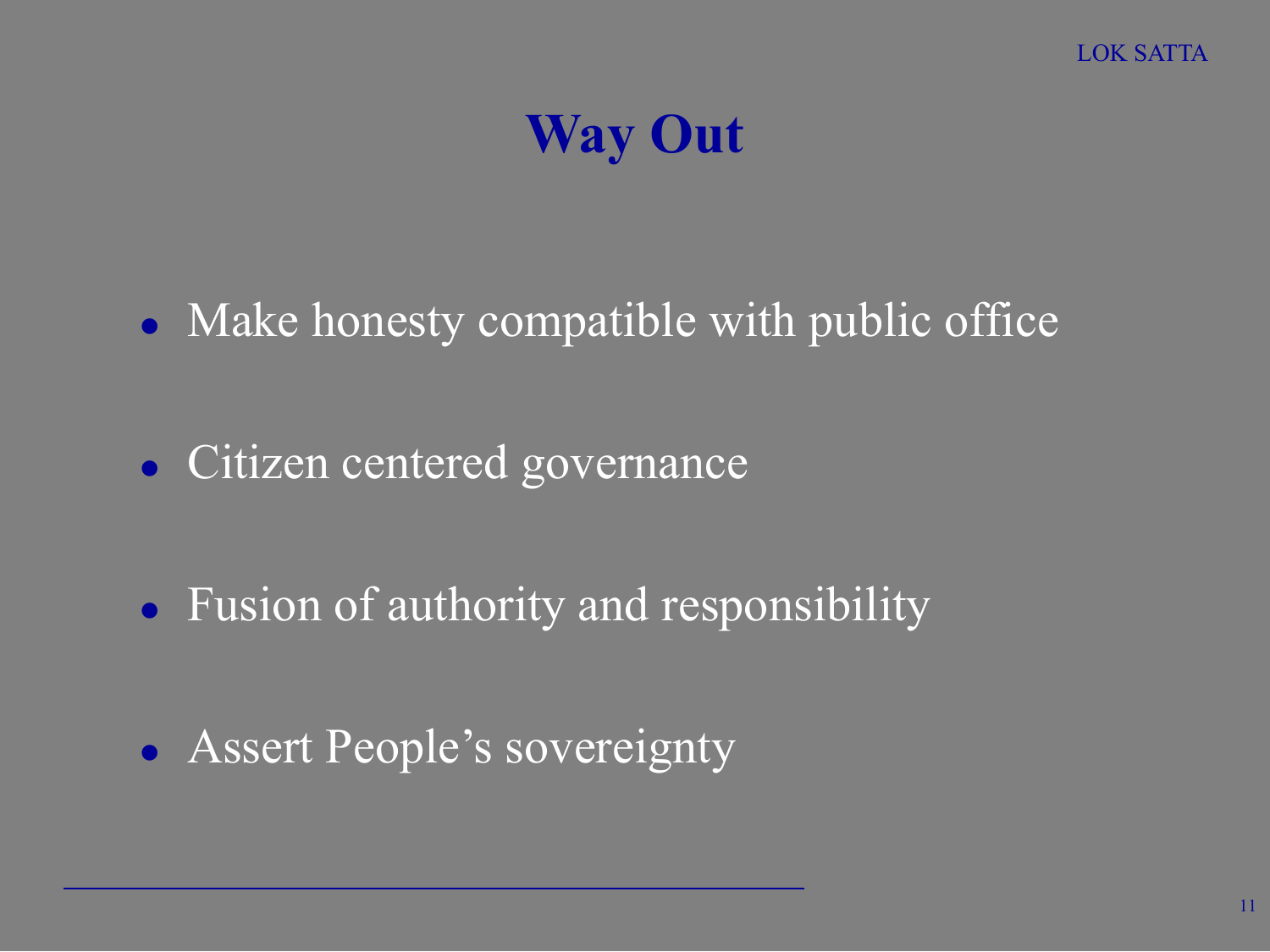#### Instruments of Accountability

- Right to Information
- Citizen's Charters with penalties for nonperformance
- Stakeholder empowerment
- Local government empowerment
- Independent crime investigation
- Independent and effective anti-corruption agency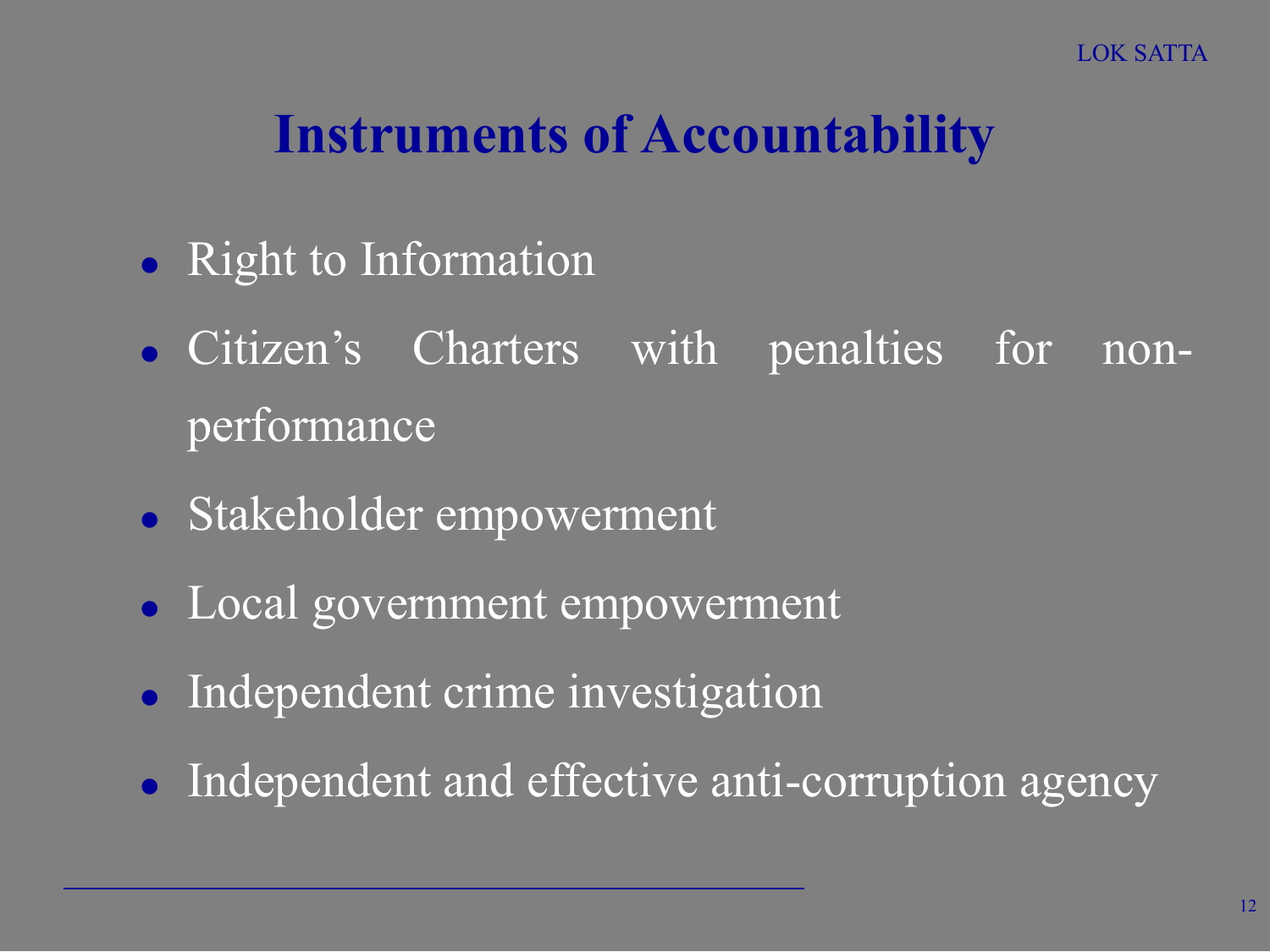### Right to Information

In the Indian context:

- Right to have access to information
- Right to be informed

On all matters involving exercise of public authority:

- Public money & utilization
- **Laws and enforcement**
- **•** Policies and decisions
- Employees
- **•** Delivery of services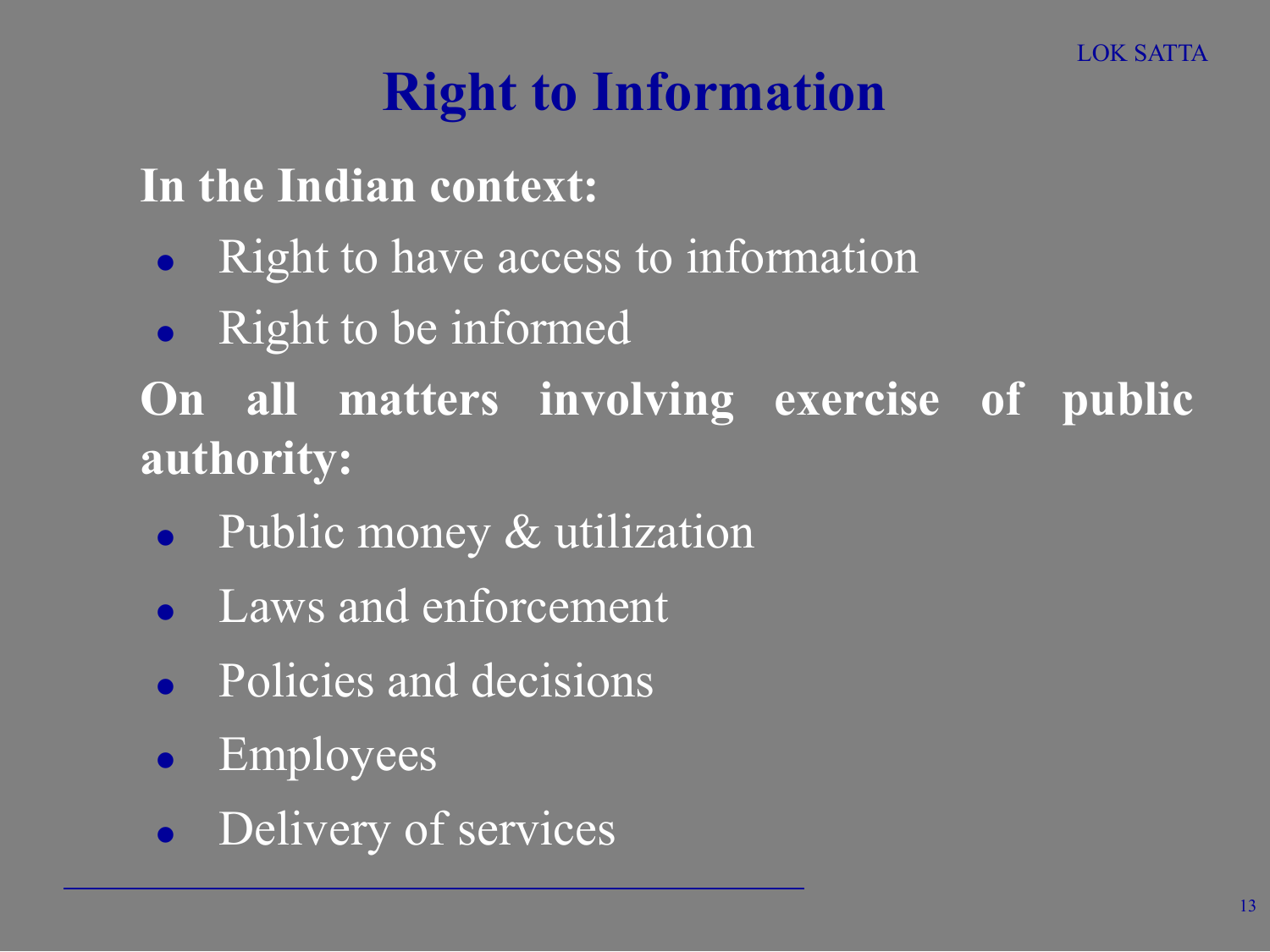### Defects in Right to Information Act (recently enacted)

- Second appeal to competent authority (State or Union Govt.) – too high a level
- No compensation for delays
- No penalties for suppression of information
- Information available to legislature not made available to citizens.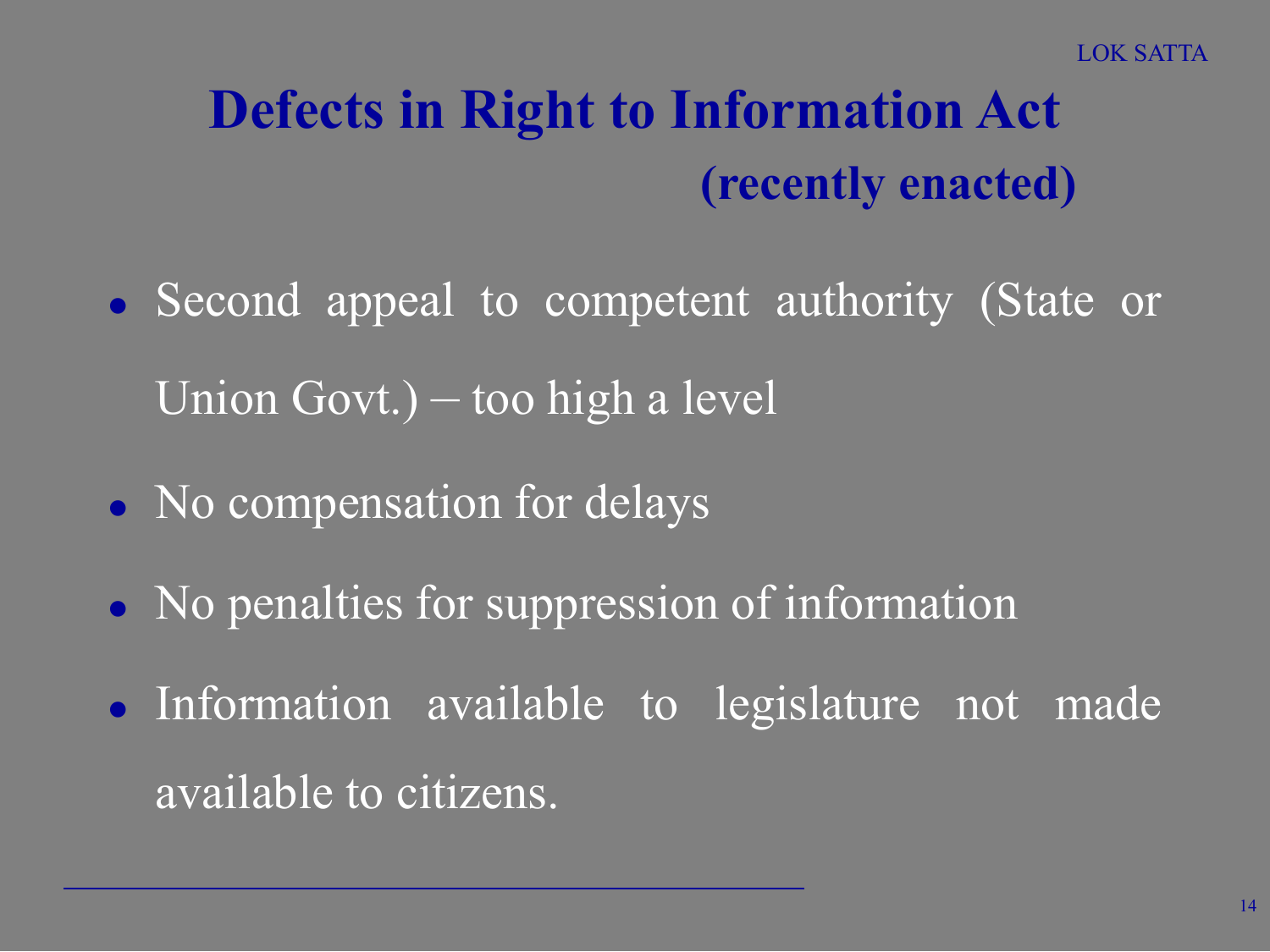#### Follow up Action on RTI Act

• State-wise framing of rules:

- o Listing of public authorities at state, regional, district and sub-district level
- o Identifying public information officers public authority wise
- o Identifying appellate authority
- o Delegation of second appeal powers to a suitable authority

Contd..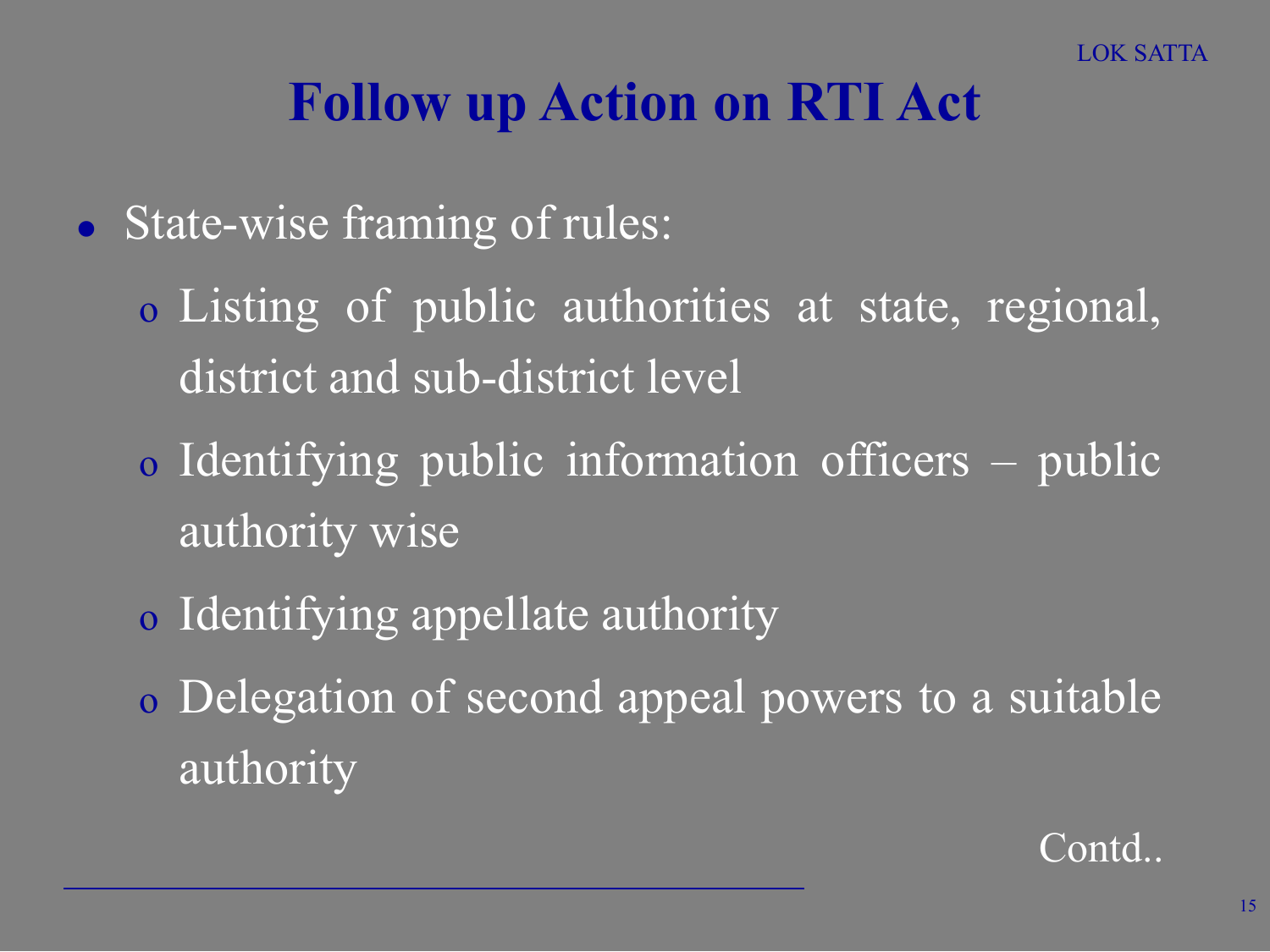### Follow up Action on RTI Act

**State-wise framing of rules:** 

o Identifying items for proactive disclosure, mode of disclosure and periodicity, public authoritywise at each level

- o Guaranteeing availability of such information in printed book form / legible copies for a reasonable price + electronically
- o Fixing reasonable time frames well within 30 days prescribed by law - item wise

Contd..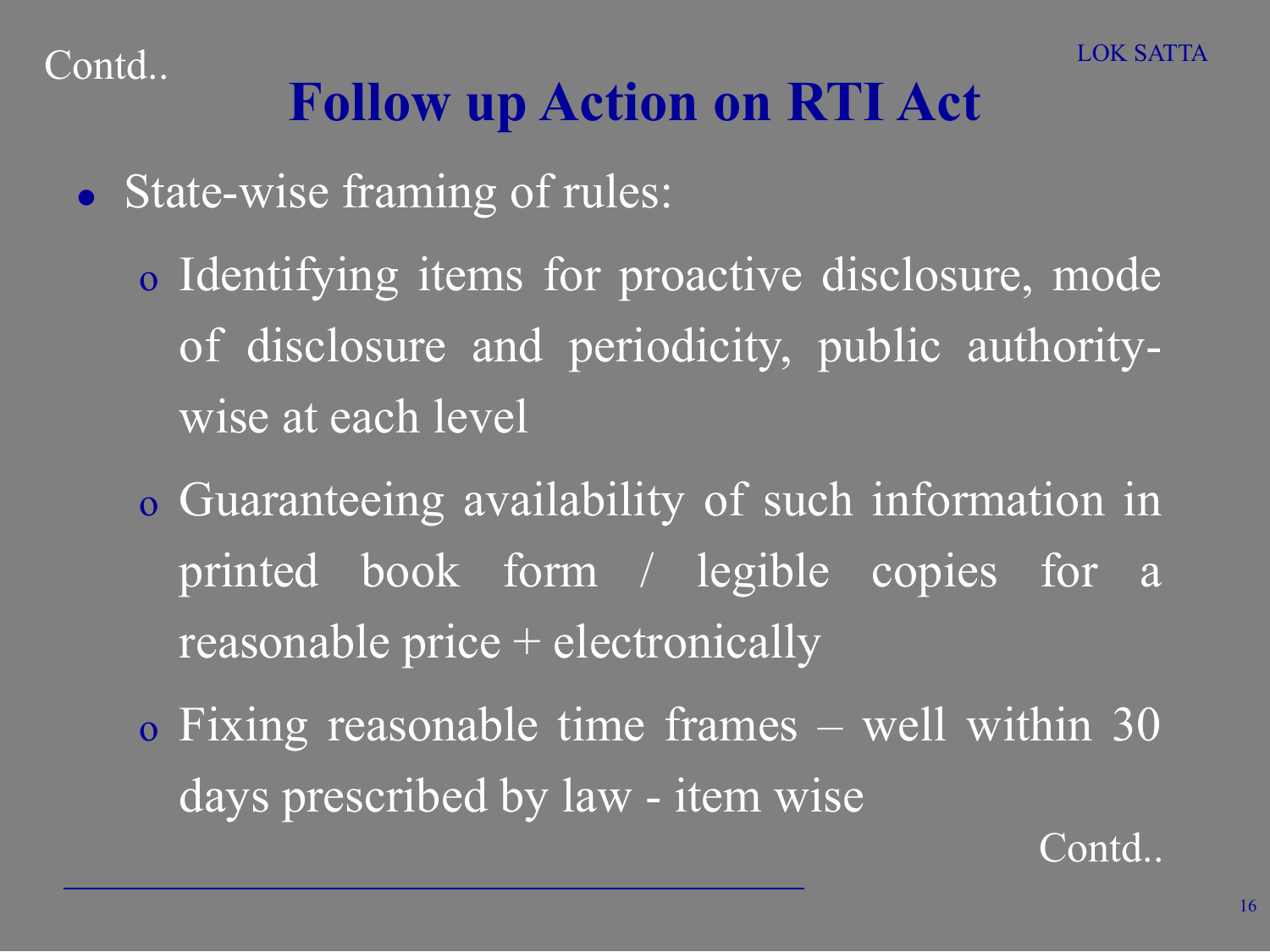

### Follow up Action on RTI Act

- State-wise framing of rules:
	- o Providing for compensation for delays
	- o Providing for penalties for willful suppression of information or misinformation
	- o Providing for availability of all information furnished to legislature
- Wide dissemination of provisions of law and rules
- Training of active citizens in the techniques of enforcing transparency and accountability contd..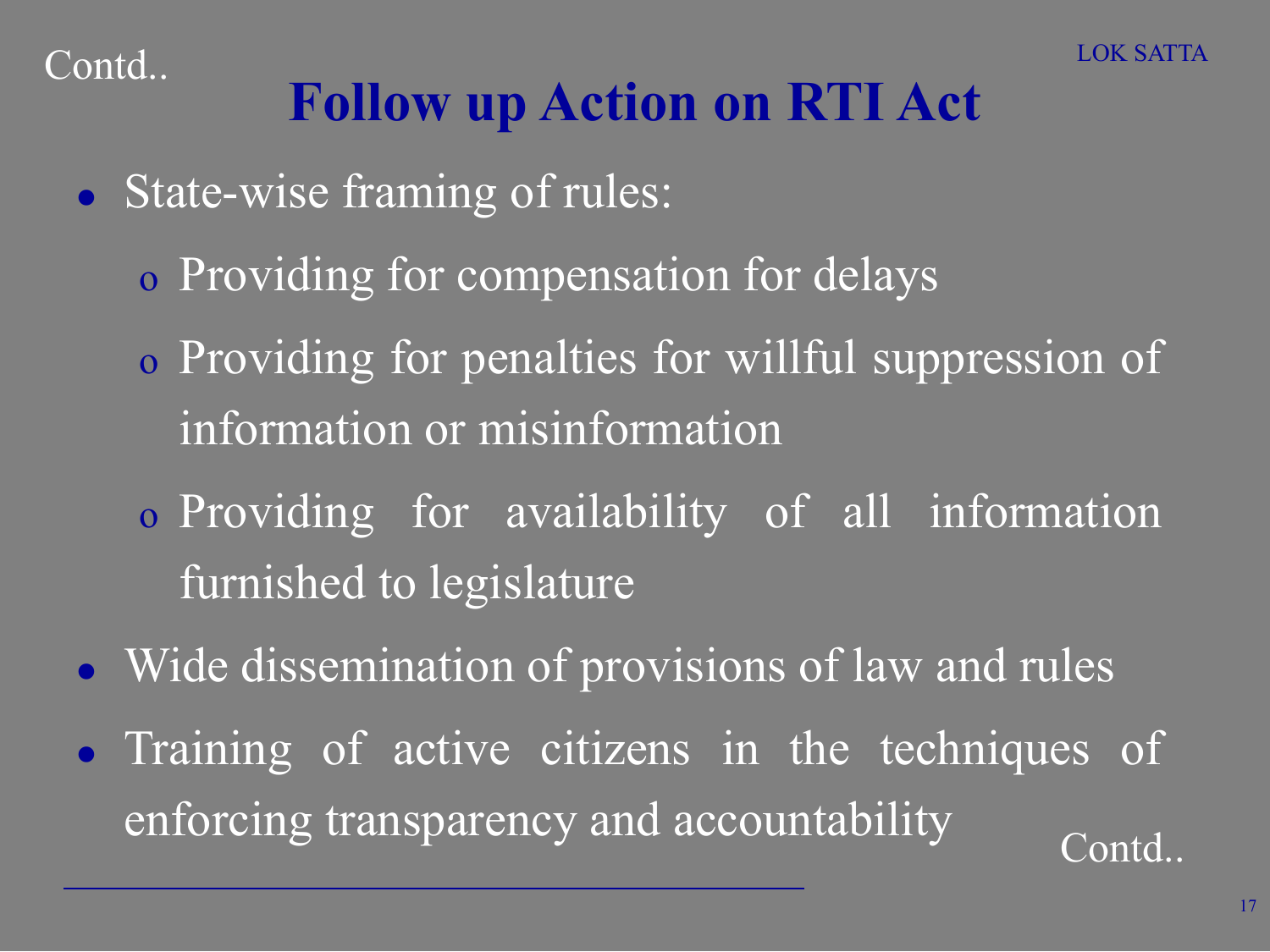## Follow up Action on RTI Act

- Pursuing a few test cases with wide public participation
- Wide dissemination of information through citizens' initiatives, websites, electronic kiosks etc.
- **Comparative study of best practices in various states** and countries
- Regular monitoring and evaluation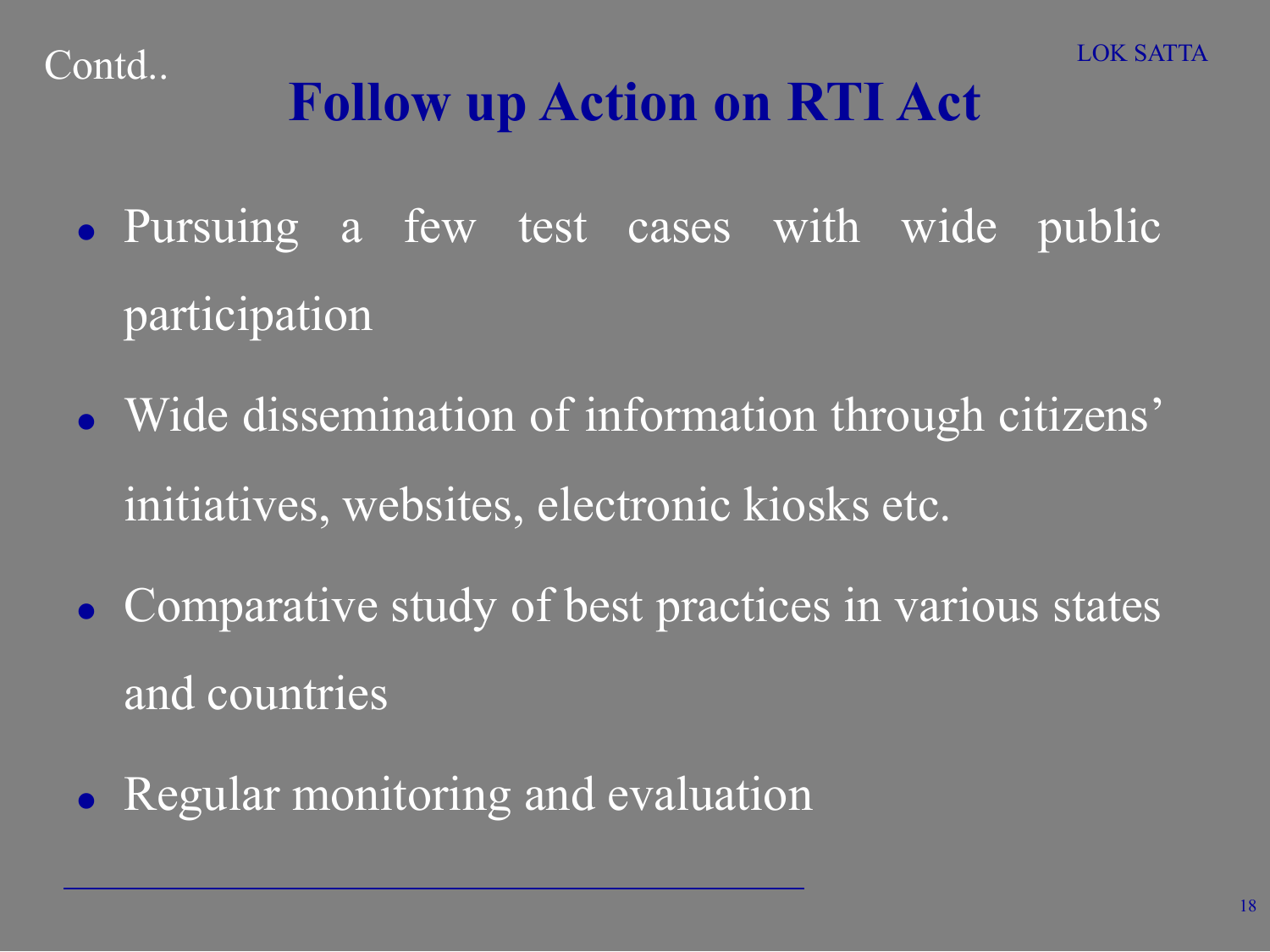#### A True Citizen's Charter

#### 5 Components

- Clear responsibility who will provide the service?
- What does the citizen need to do application, fee, information etc.
- What is the time frame in which service shall be delivered
- What is the compensation for delay
- Instant redressal mechanism

Only then is a pious hope transformed into a realizable instrument in people's hands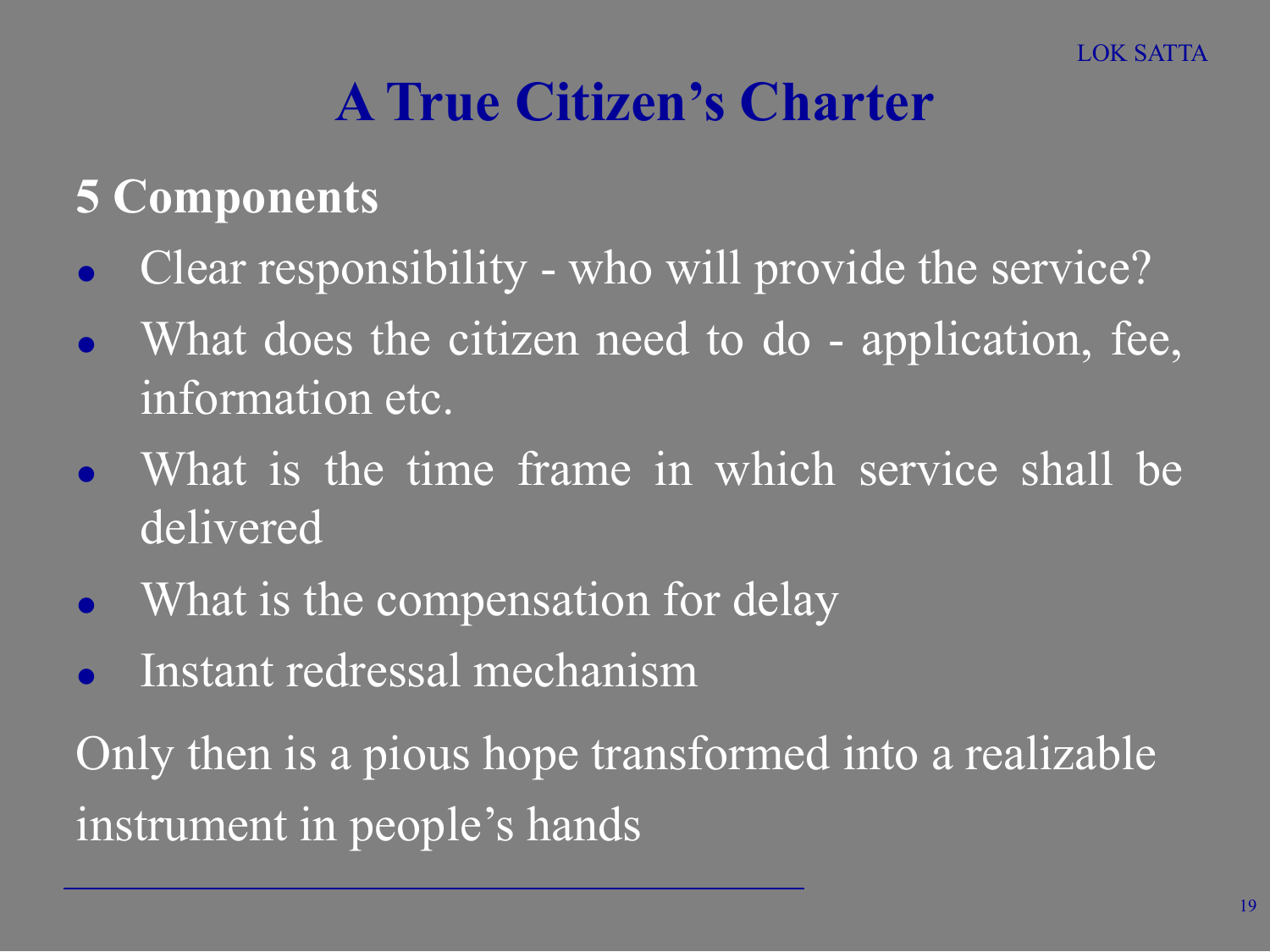### When will Compensation Work?

- Delegation to the local authority/agency
- No scarcity of supply
- Flexibility to improve speed/rate of delivery
- User fee for service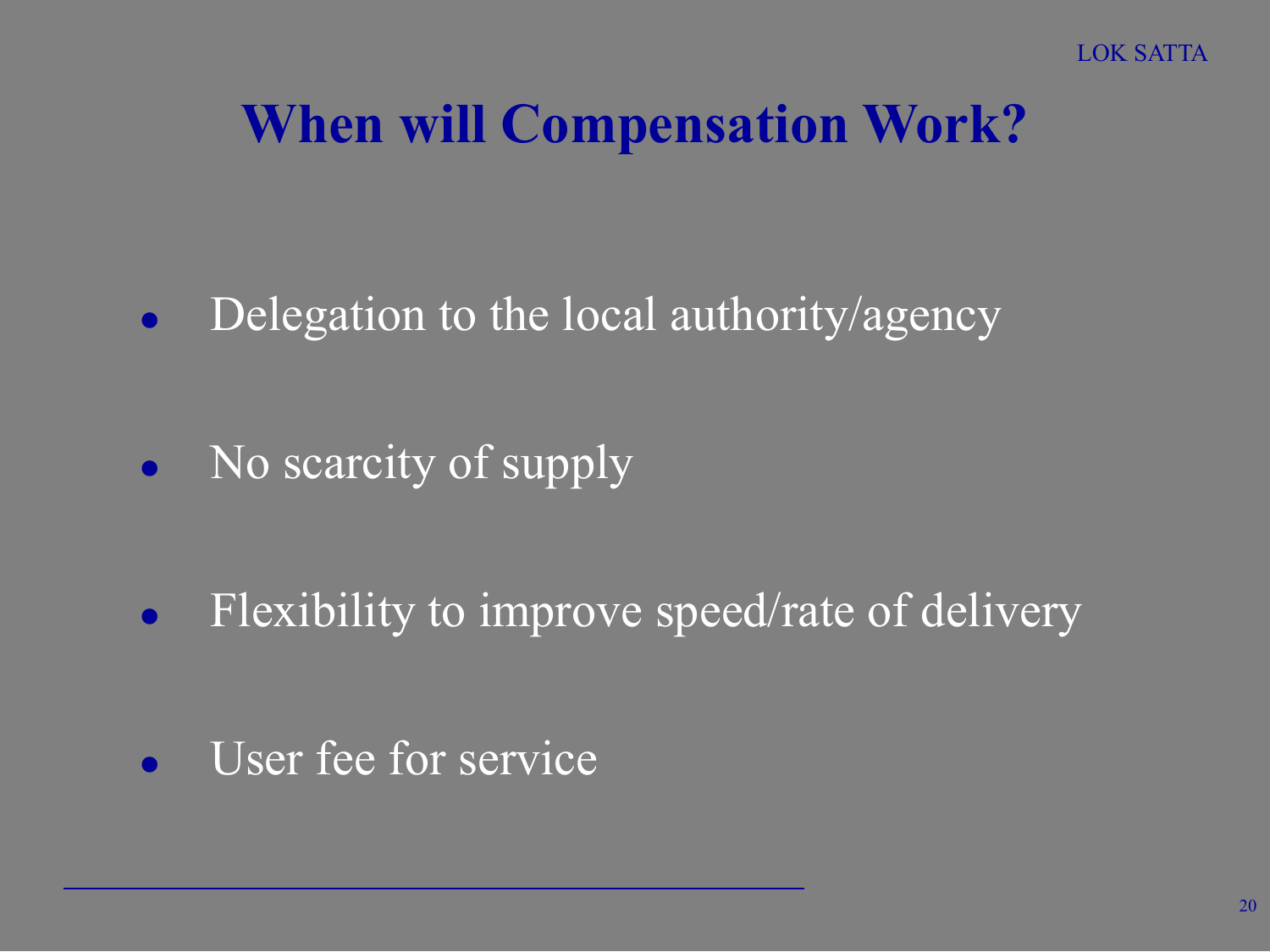### A model Charter – UK Electric utility OK SATTA

| <b>Service</b>                               | <b>Guaranteed standard</b><br>performance level                                 | <b>Penalty payment</b>                                                                       |
|----------------------------------------------|---------------------------------------------------------------------------------|----------------------------------------------------------------------------------------------|
| Supplier's fuse failures                     | With 4 hours of any notification<br>during working hours                        | 10                                                                                           |
| Restoring electricity supply<br>after faults | 24 hours                                                                        | 20 (domestic customers)<br>50 (non domestic customers, plus<br>10 for each further 12 hours) |
| <b>Estimating charges</b>                    | Within 10 working days for<br>simple jobs or 20 working days<br>for most others | 20                                                                                           |
| Notice of supply interruption                | 2 days                                                                          | 10 (domestic customers)<br>20 (non domestic customers)                                       |
| Voltage complaints                           | Visit or reply within 10 working<br>days                                        | 10                                                                                           |
| Meter problems                               | Visit or reply within 10 working<br>days                                        | 10                                                                                           |
| Charges and payment queries                  | A substantive reply within 10<br>days must be kept                              | 10                                                                                           |
| Appointments                                 | All appointments to visit on a<br>day must be kept                              | 10                                                                                           |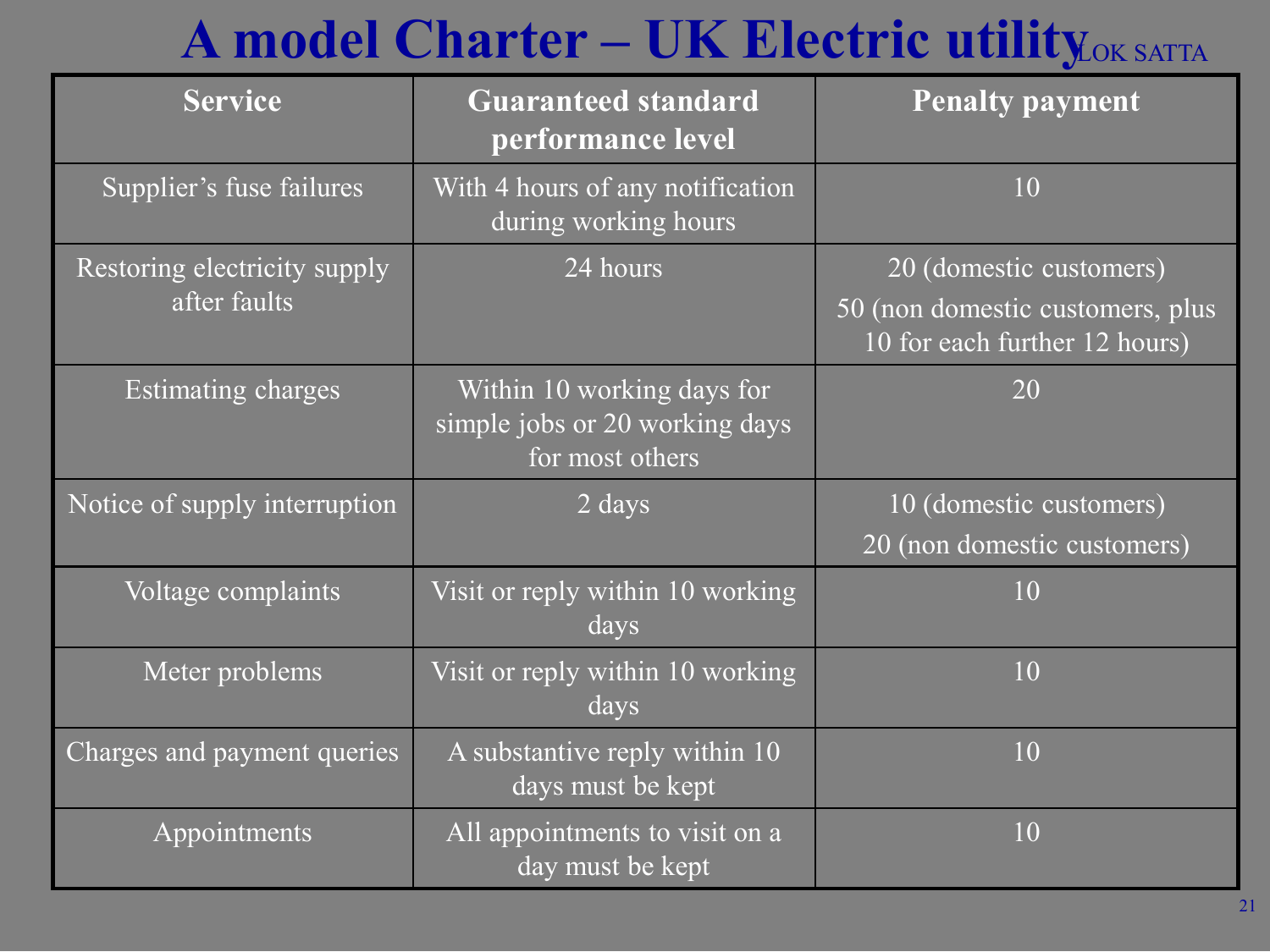### What can Civil Society do?

- A people's charter for all key public services
- Drafting of true charters and advocacy
- Popularizing charters
- Wide dissemination
- Citizen training in their application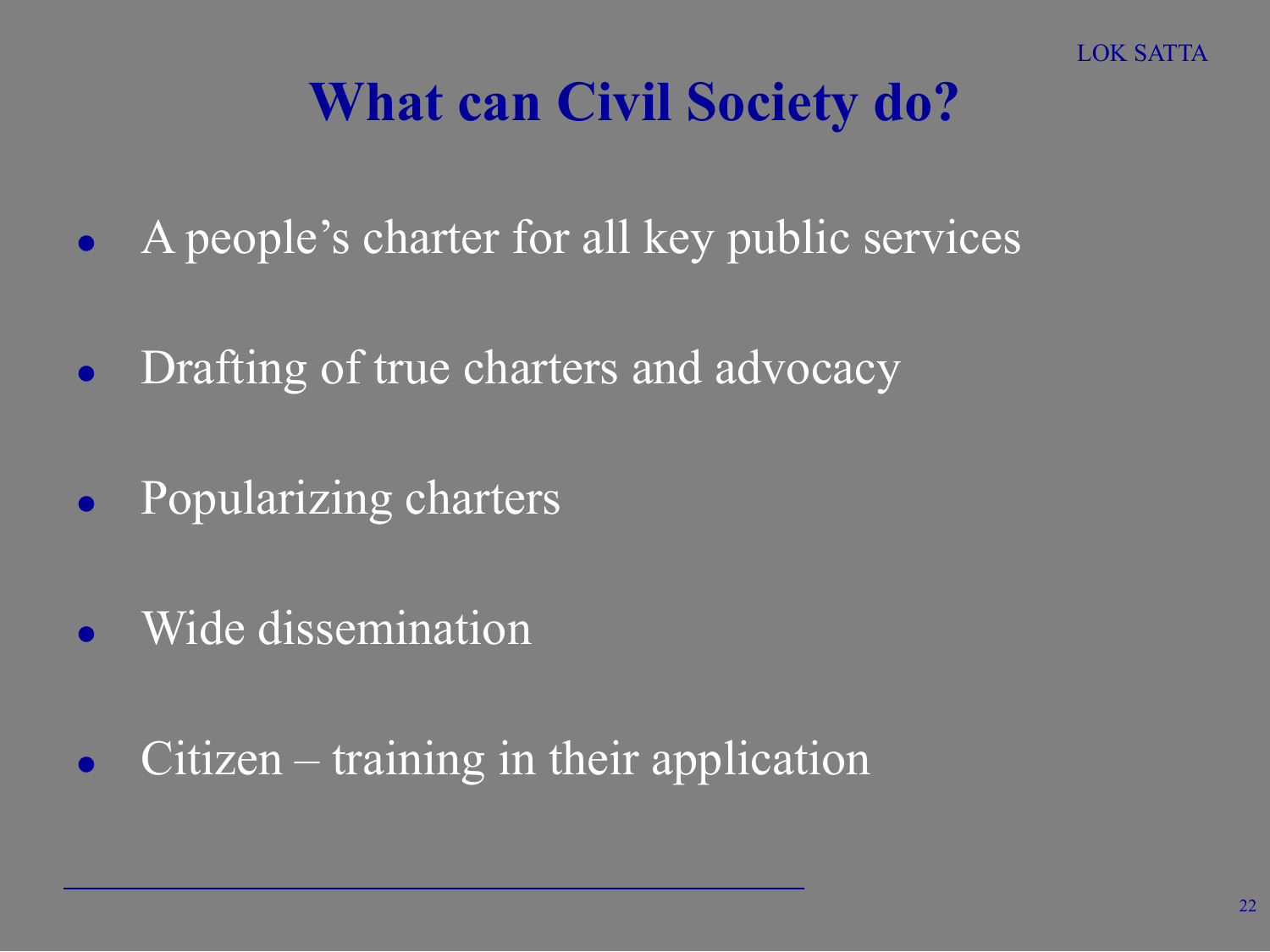#### Citizens Charters – Andhra Experience

- Citizen's charters for Municipalities in A.P.:
	- o Provides for compensation of Rs.50/day for delay in service – first in India
	- o Applicable only for services where there is no supply constraint
	- o Covers 4 basic services issue of birth and death certificates,property tax assessment, approval of construction permit and residential water connection
- A recent charter released for panchayats for 20 services, with Rs. 10 compensation per day's delay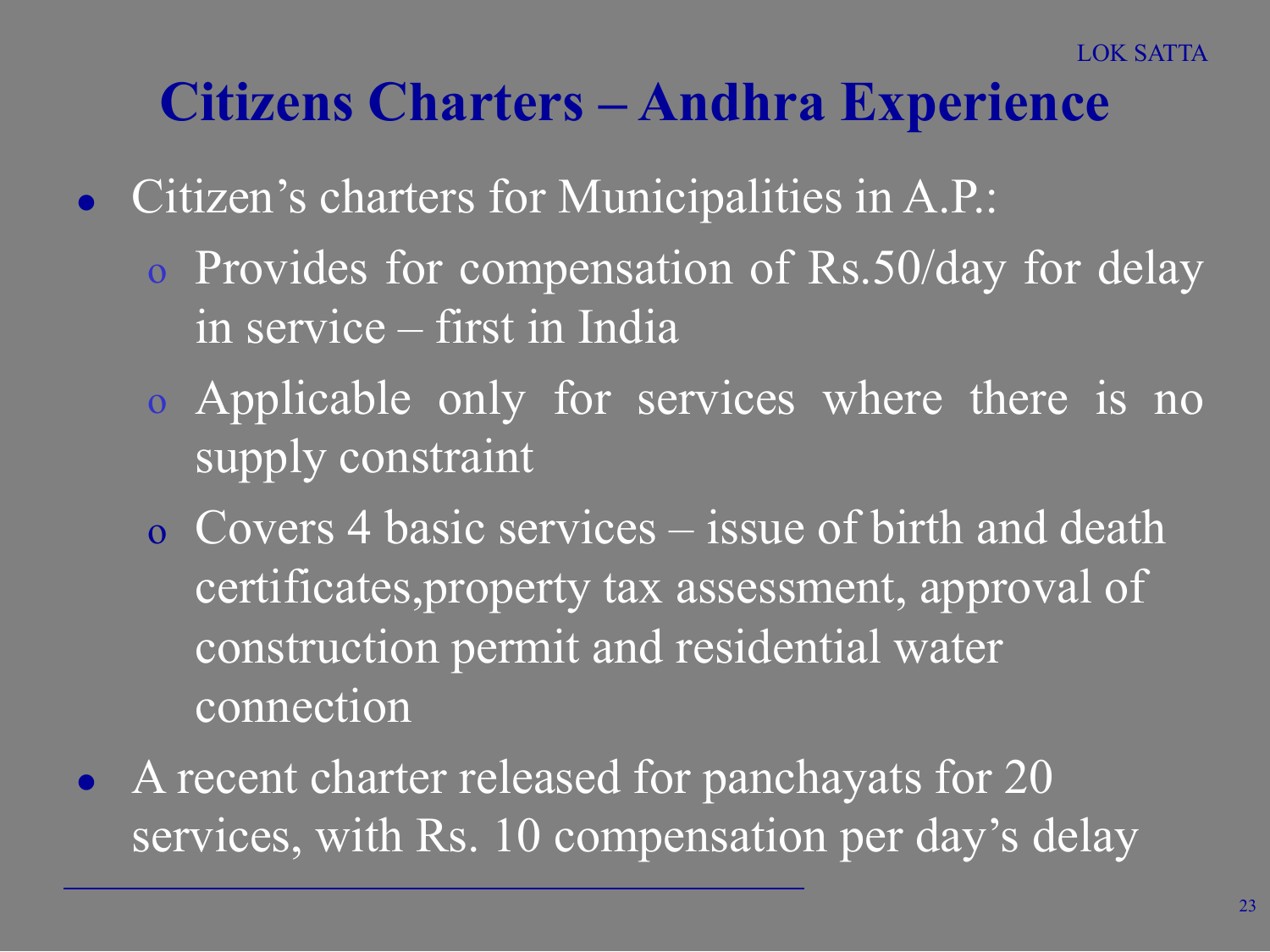### State *vs* Citizen

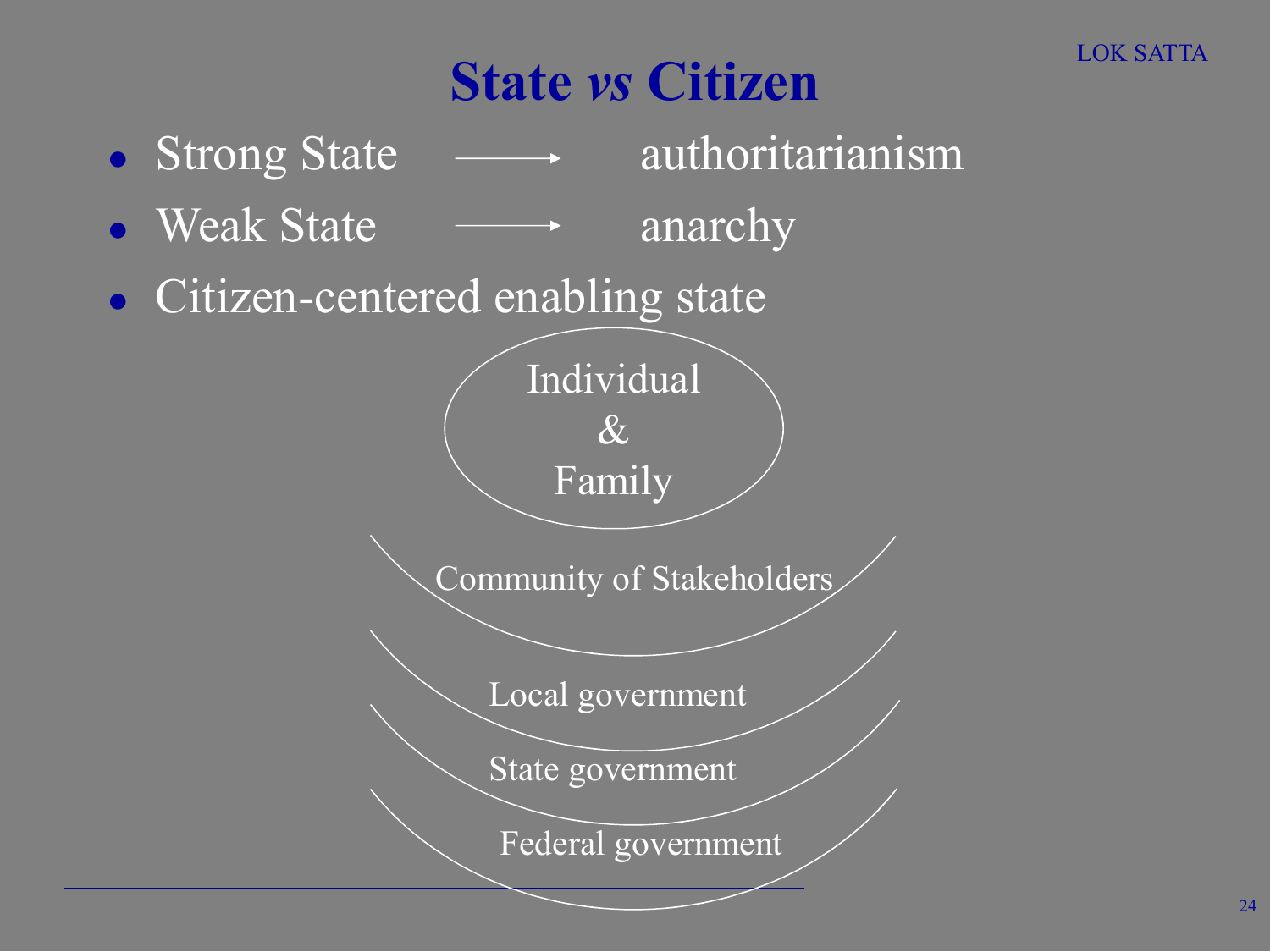#### Stakeholder Empowerment

• Water Users Associations

• School Education Committees

Ward Committees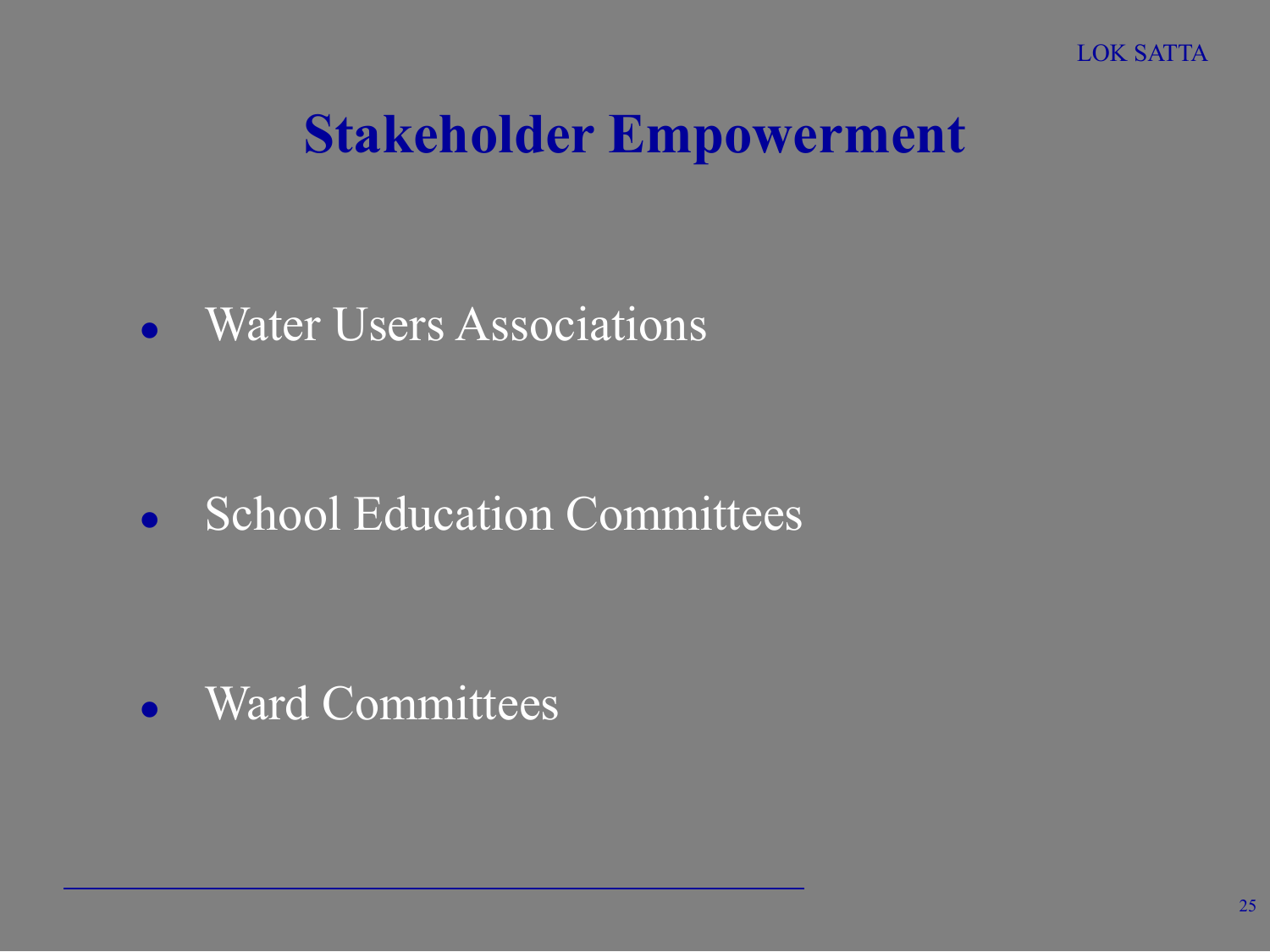#### Local Government Empowerment

- Transfer of funds, functions and functionaries to local governments
- Link between

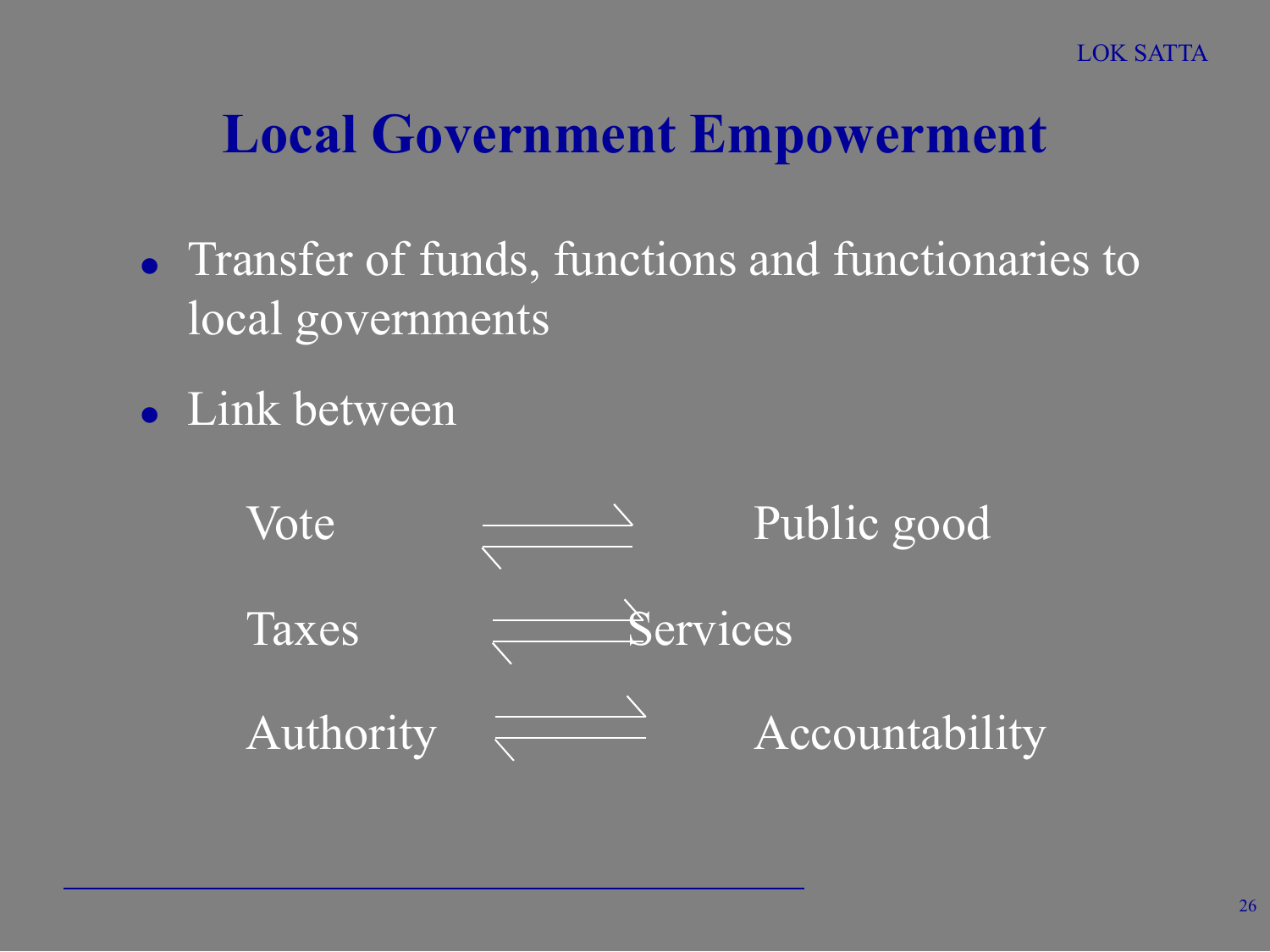#### Independent Crime Investigation

- The purpose of a government is to make it easy for people to do good, and difficult to do evil
- Good behaviour is enforced not by moral standards alone, but by enforcement of laws
- Reward for good behaviour and punishment for bad behaviour are critical for better governance

Contd..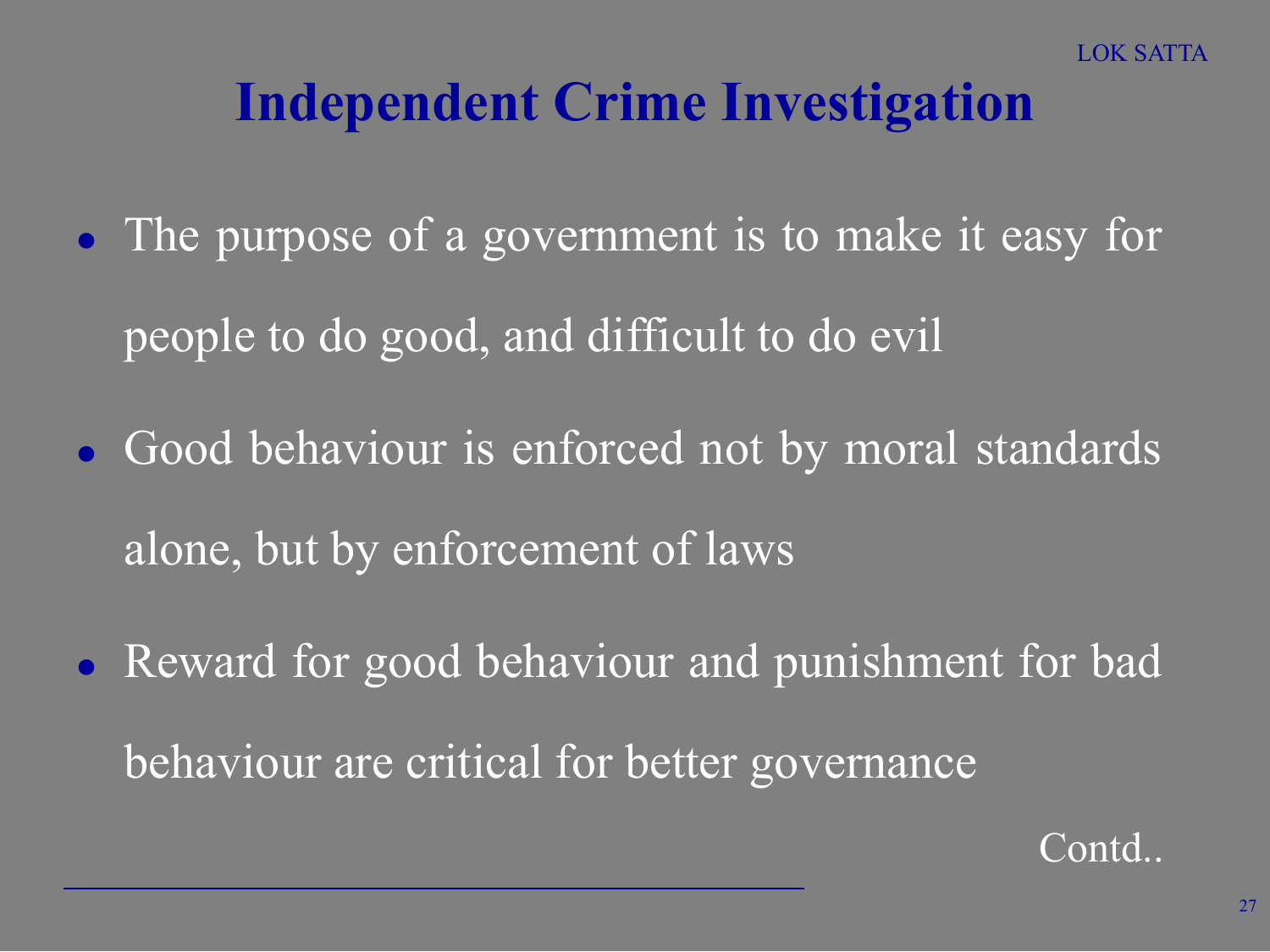## Independent Crime Investigation

- Crime investigation is largely under political control in India
- Separation of crime investigation from other police functions, and making it independent and accountable - critical for rule of law
- Decentralizing police functions, and transferring traffic control, patrolling, petty crime and other local matters to local governments is necessary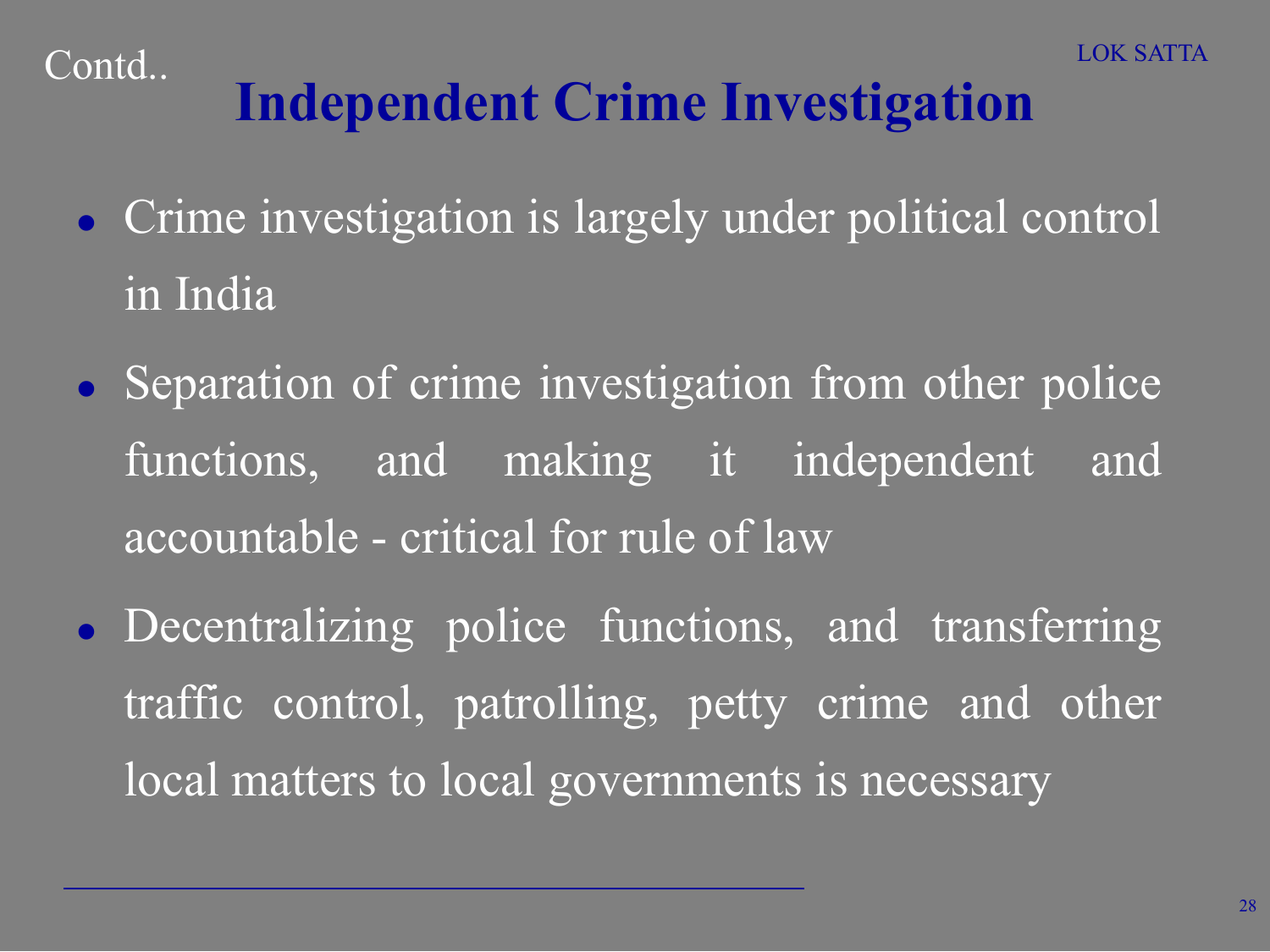### Independent Anti-corruption Authority

- Quasi-judicial authority
- Independent appointment
- Fixed tenure removable only after due process of enquiry
- Control over anti-corruption investigation wing (CBI/ACB)
- Adequate authority, resources and staff
- No single-point directive authority to investigate, raid, arrest, seize etc. Contd..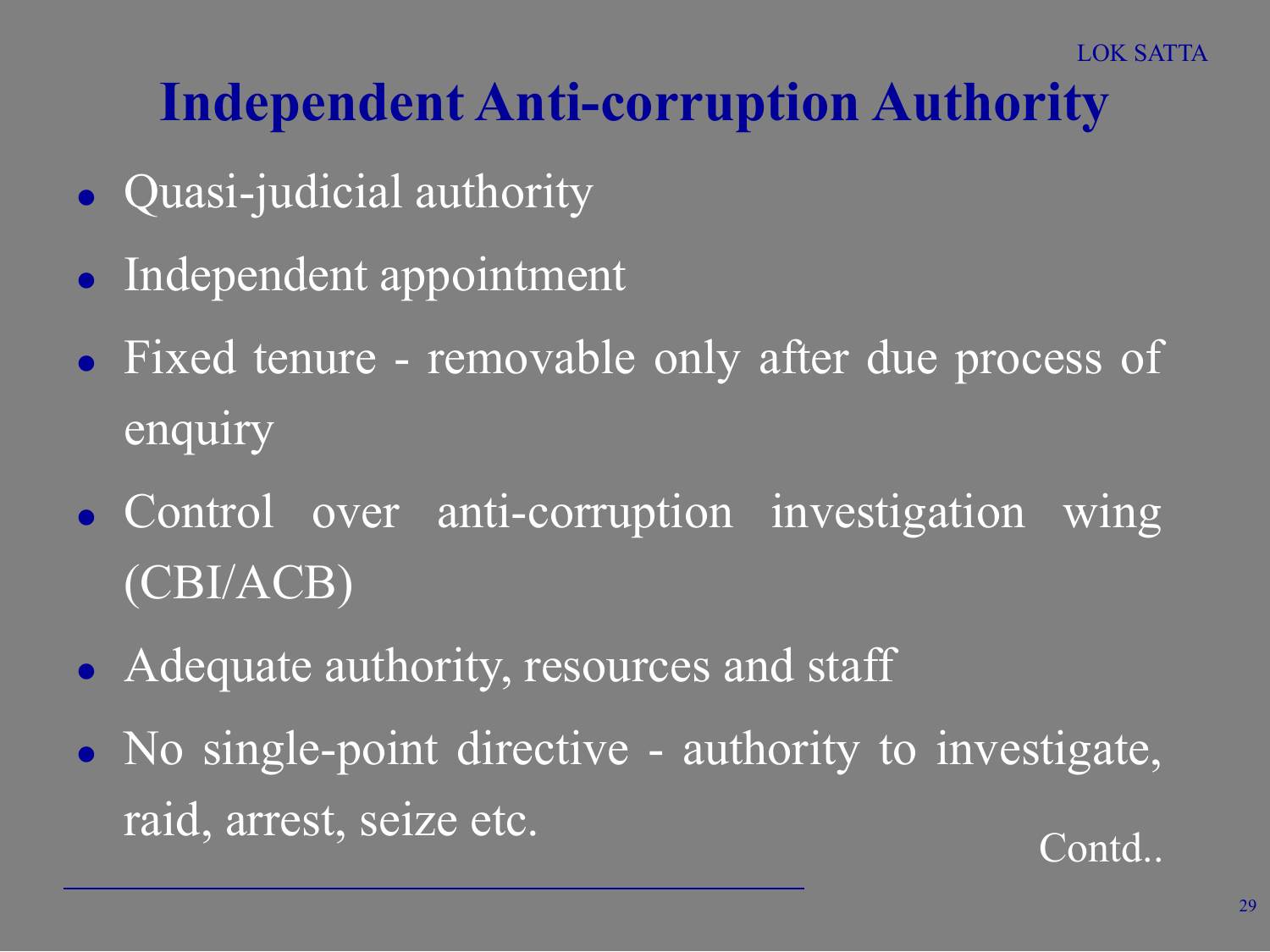### Independent Anti-corruption Authority

• Directives based on enquiry binding

eg: departmental punishment

- Finding admissible as evidence before courts for prosecution
- **Law for confiscation of properties (including** benami) of corrupt public servants
- Authority to confiscate given to the independent authority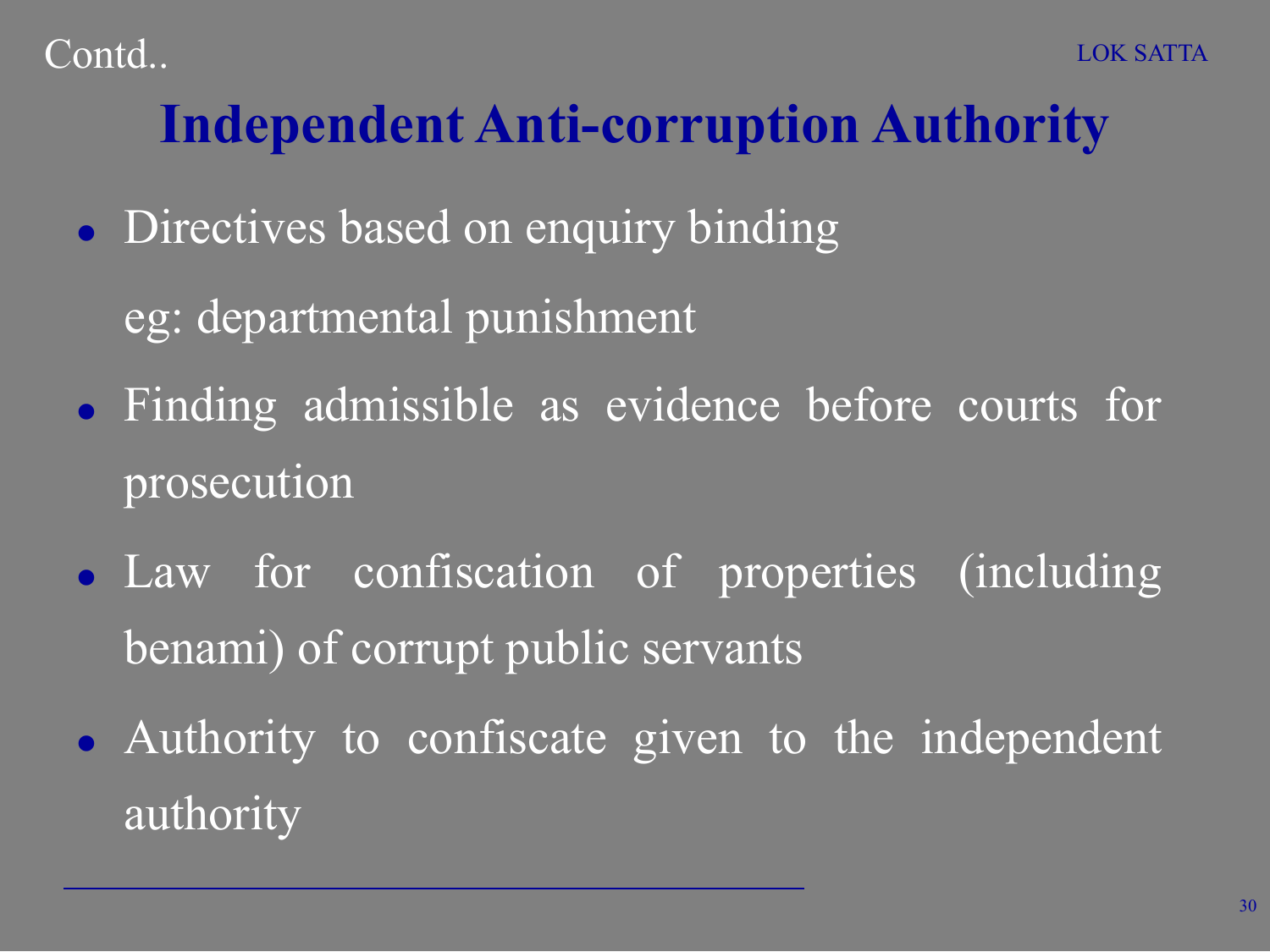### Critical Areas - Service Delivery School Education

Problems:

- Lure of English language took elite groups away
- Only poor and voiceless families send children to state schools
- Stake-holding is divorced from power-weilding
- Bulk of the children do not fulfil their potential
- Raw material for higher education inadequate
- Higher education too in crisis
- Good teachers in schools not available
- A vicious cycle has set in Contd..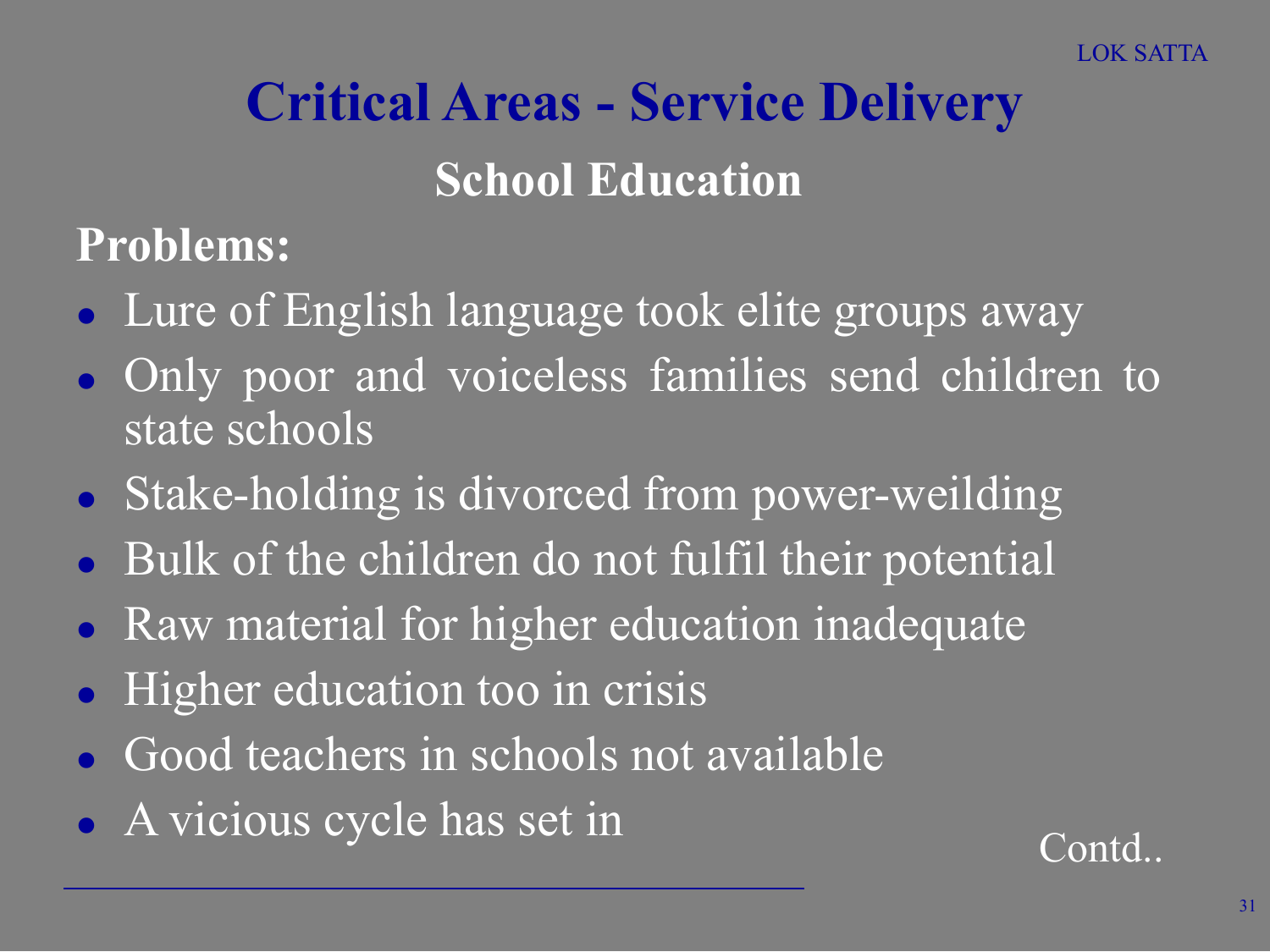## Critical Areas - Service Delivery

School Education

Solutions:

- Stake-holder empowerment  $+$  involvement of committed retired teachers + voluntary organization
- Focus on examinations in local language only up to reasonable level (7th?)
- Local language study mandatory
- Changes in examinations and evaluation focus on communication and reasoning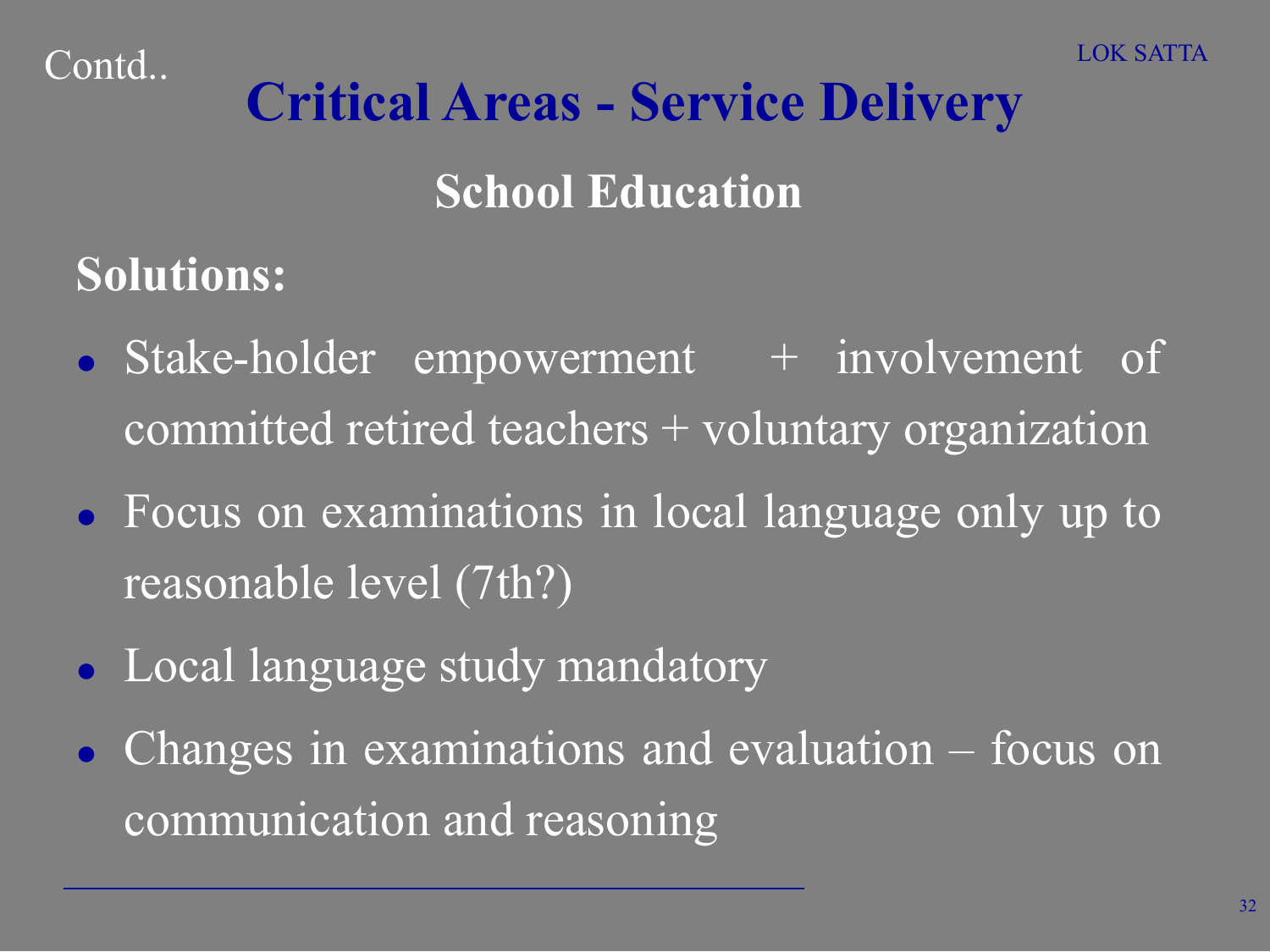#### Critical Areas - Service Delivery

#### **Health Care**

#### Problems:

- Public health expenditure only 0.9% GDP (one of the lowest in world)
- Share of public expenditure in total health exp: only 17% (one of the lowest)
- Most private expenditure out of pocket

Contd..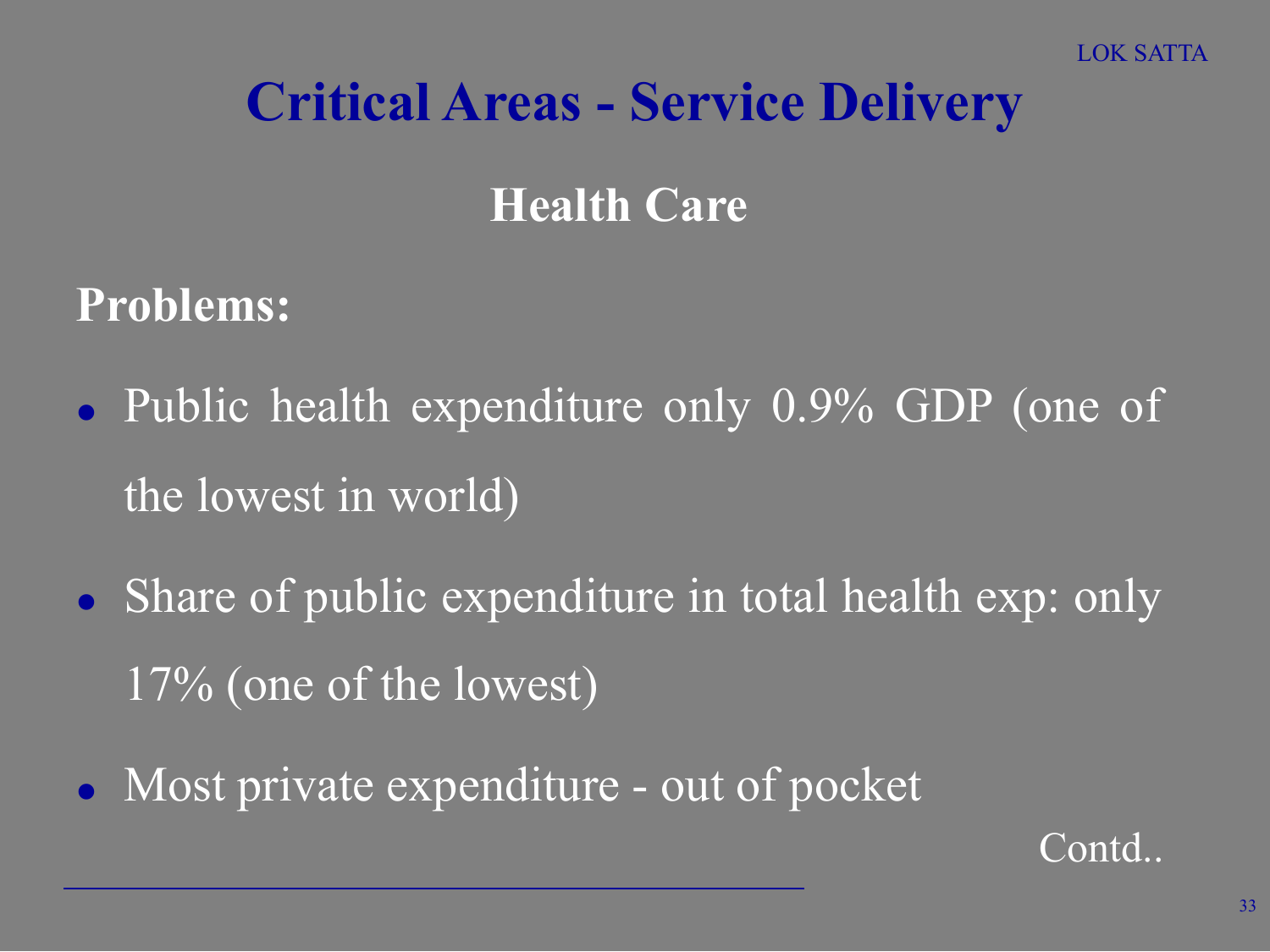# Critical Areas - Service Delivery

#### Health Care

#### Problems:

- $\cdot$  60% of public expenditure for hospital services utilized by the relatively better off; only 27% for preventive services - utilized by the poor
- Even preventive services not reaching people personnel not accountable
- Only about 40% immunisation; high incidence of infectious diseases; Rheumatic heart disease (preventive) : 200,000 / year Contd..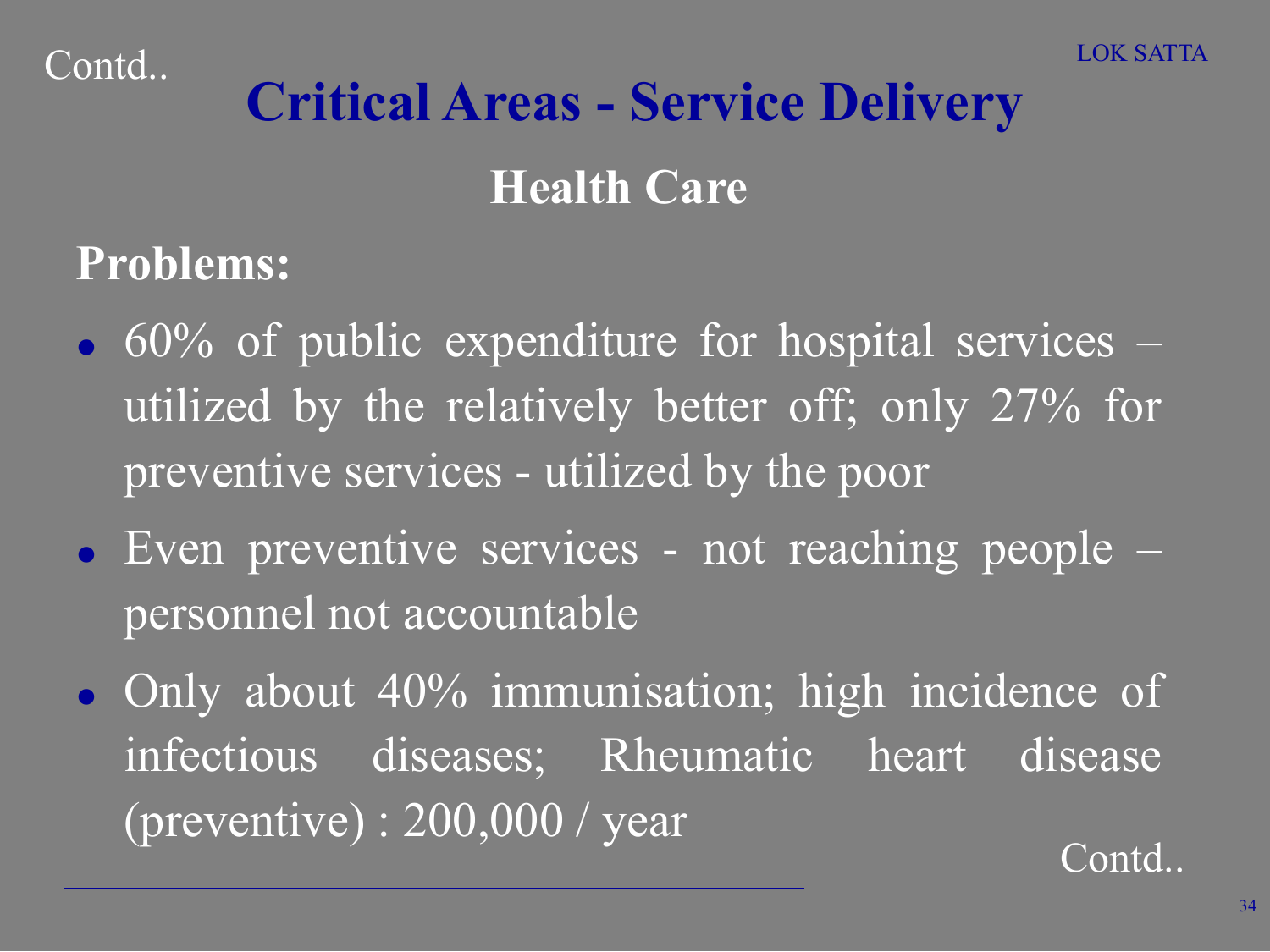### Critical Areas - Service Delivery **Health Care**

#### Solutions:

- Low-cost, community based health care model
- Trained village health workers (local women) can handle 80% of health problems
- Accountable to the community
- Arole pattern Jamkhed CRHP replicable
- Results comparable with the best in the advanced world
- PHC under local government control
- Implementable citizen's charter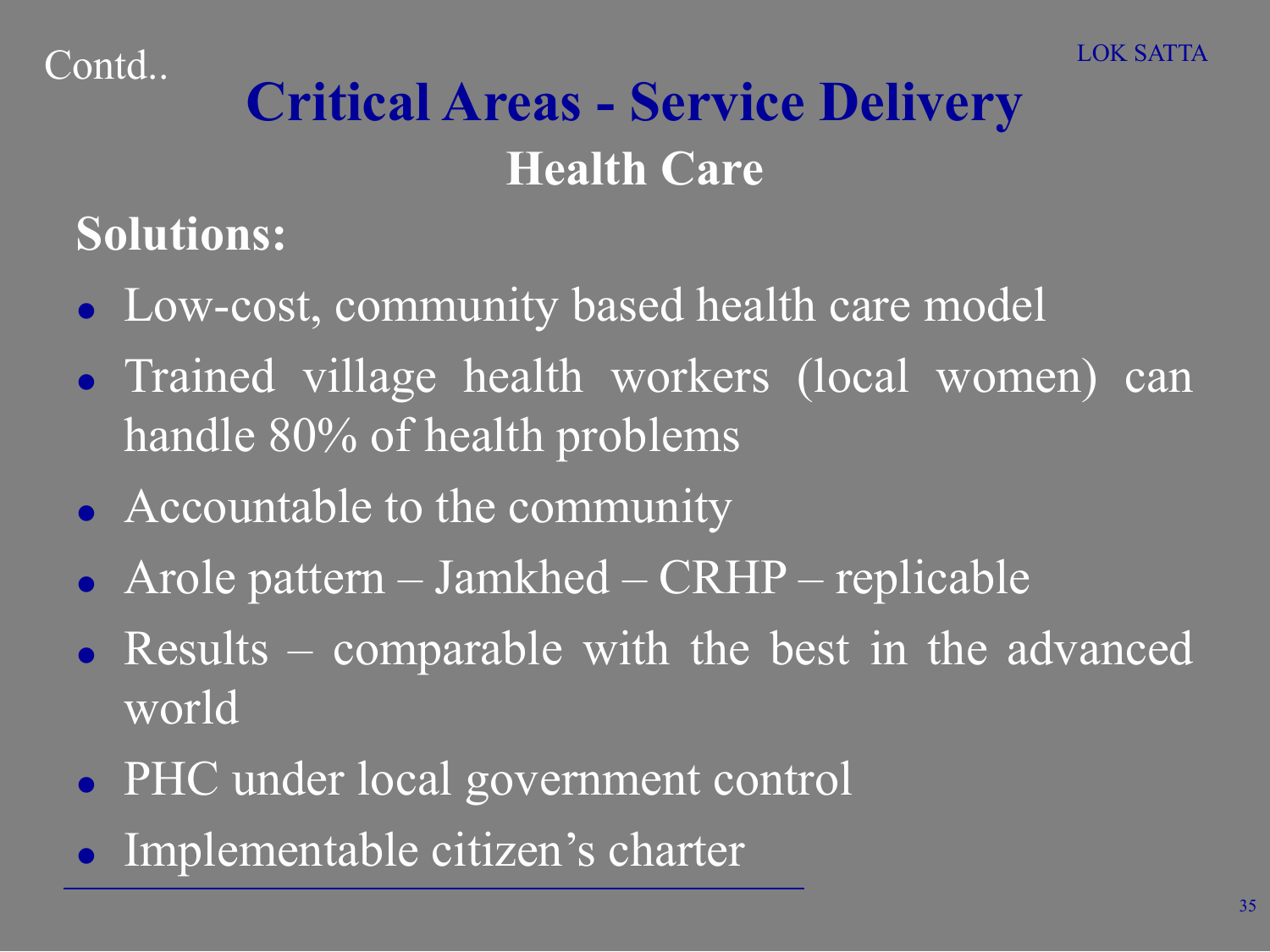### Role of Citizens' Initiatives

- Collective, informed assertion
- Advocacy and pressure for specific accountability

instruments

Struggle for genuine governance reforms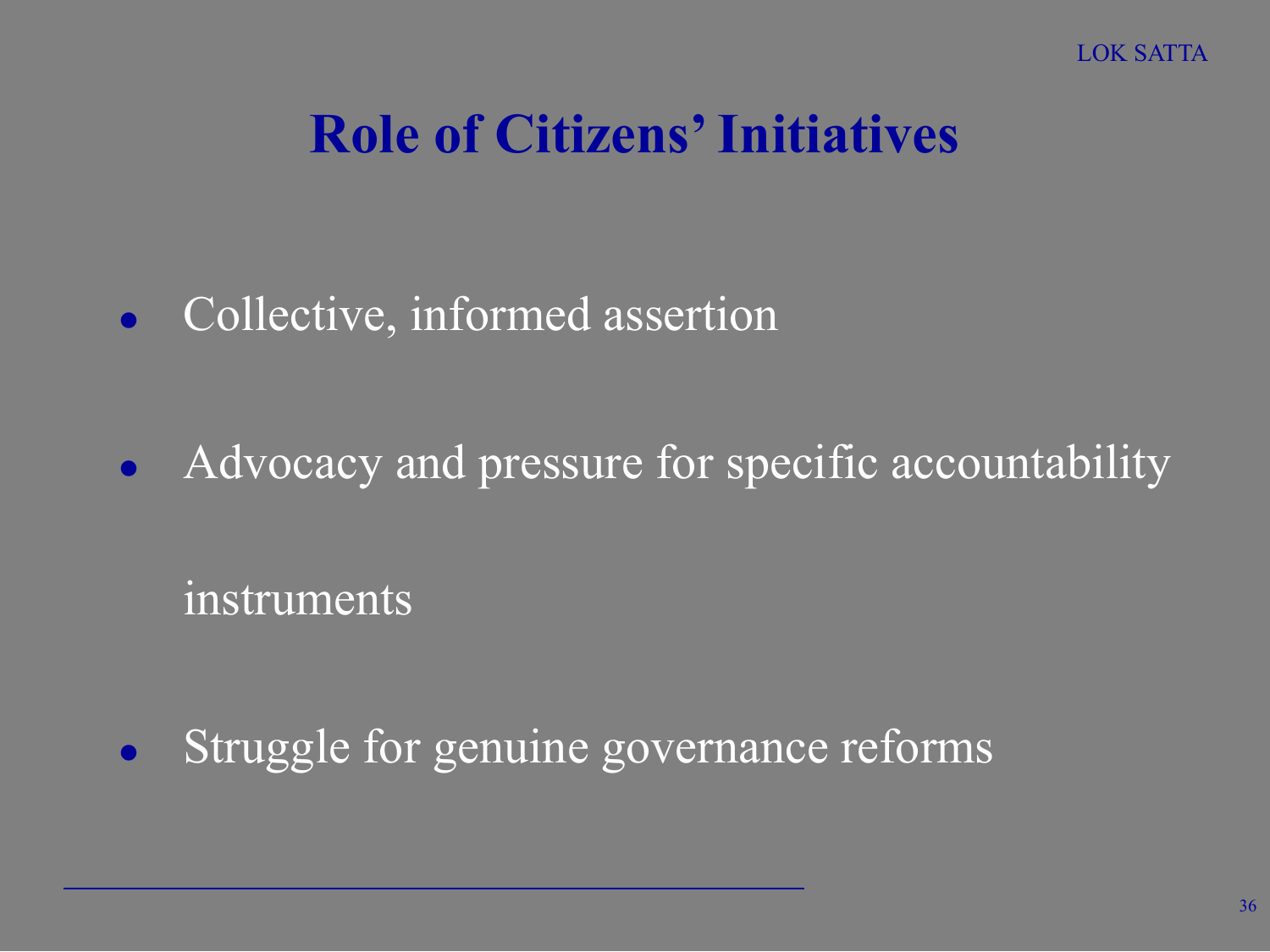#### Need for Genuine Governance Reforms

• Electoral reforms

• Empowerment of local governments

Judicial Reforms

• Instruments of Accountability